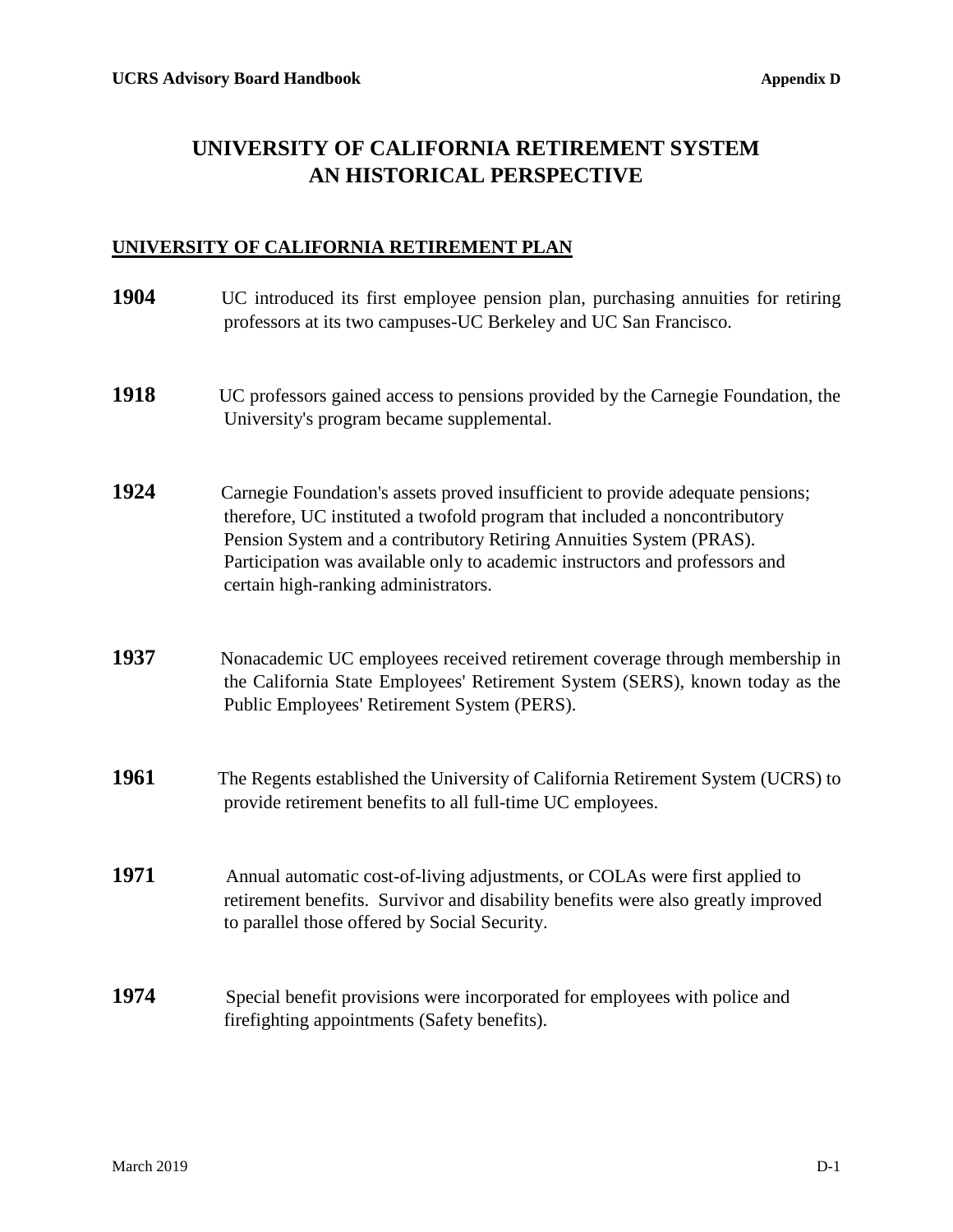| 1976 | Social Security coverage was offered to UCRS Members. Continuing Members<br>were given the option of electing coverage; new Members were covered<br>automatically.                                                                                            |
|------|---------------------------------------------------------------------------------------------------------------------------------------------------------------------------------------------------------------------------------------------------------------|
| 1977 | Continuing Members were given a second opportunity to elect Social Security<br>coverage.                                                                                                                                                                      |
| 1987 | Tier Two, a reduced benefit, noncontributory plan option was made available.                                                                                                                                                                                  |
| 1989 | UCRS reconfigured from corporate resolution into three plan documents,<br>consisting of the University of California Retirement Plan (UCRP or Plan), the Tax-<br>Deferred 403(b) Plan (403(b) Plan), and the After-Tax Contribution Plan.                     |
| 1990 | All or a portion of non-elective Member contributions to UCRP were directed to<br>the Defined Contribution Plan (DC Plan) Pretax Account.<br>The employer<br>contribution rate was established at zero percent. Tier Two was closed to new<br>membership.     |
| 1991 | A Voluntary Early Retirement Incentive Program (VERIP), known as Plus 5, was<br>offered to eligible Members. Approximately 3,600 Members who elected early<br>retirement received five additional years of Service Credit and a one-time lump sum<br>payment. |
| 1992 | A supplement to existing UCRP benefits is approved by The Regents. Capital<br>Accumulation Provision (CAP) credits are accrued by eligible Active Members<br>and calculated as a percentage of their covered compensation paid during a                       |

specified period. The first accrual was credited on April 1, equal to 5% of the Member's covered compensation paid in 1991. Two subsequent accruals to be credited on July 1, 1992 and July 1, 1993 equal to 2.5% of covered

compensation earned for the prior fiscal year were also approved.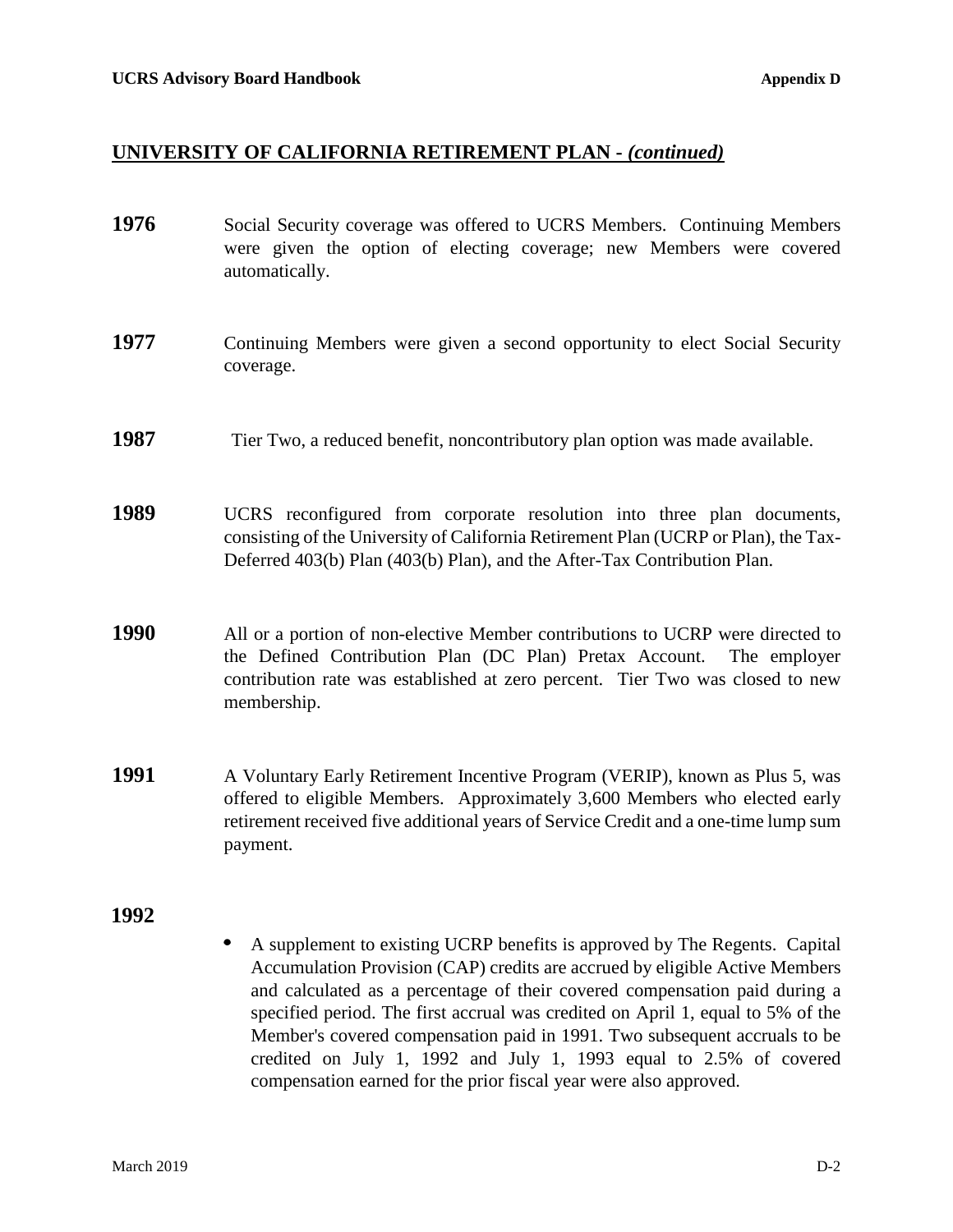- Lump Sum Cashout (LSC) was added, providing a one-time payment equal to the actuarial equivalent of the basic retirement benefit. It is a break in service election and not a retirement payment option.
- A second Voluntary Early Retirement Incentive Program (VERIP), known as Take 5, was offered to eligible Members. Approximately 2,300 Members who elected early retirement received five additional years of Service Credit and a one-time lump-sum payment.

## **1993**

- A third Voluntary Early Retirement Incentive Program (VERIP), known as VERIP-III, was offered to eligible Members. Approximately 5,500 Members who elected early retirement received, on a sliding scale, up to six additional years of Service Credit and/or age credit for Laboratory employees, up to eight additional years of Service Credit and/or age credit for all other locations, and a one-time lump-sum payment.
- Two additional Capital Accumulation Provision (CAP) credits were approved by The Regents for eligible Members. The first accrual was credited on November 1, 1993 equal to 5.26% of the Member's covered compensation for July 1, 1993 through October 31, 1993. The second accrual was credited on July 1, 1994 equal to 2.67% of covered compensation for November 1, 1993 through June 30, 1994.

- $\bullet$ Effective July 1, 1994, a new actuarial asset valuation method was adopted. The new method is an adjusted market value, computed as the expected market value plus or minus an adjustment that recognizes investment performance different than that expected over a five-year period. Effective July 1, 1994, the actuarial value of assets was reset at the market value. Certain actuarial assumptions for determining future funding levels and pension costs were also changed. These reduced the investment return assumption for Plan assets to 7.5%, set the inflation assumption at 4%, and adjusted the assumed rates of mortality for the purpose of determining benefits.
- Internal Revenue Code (IRC) §401(a)(17) \$150,000 dollar limit for annual earnings upon which Member contributions and benefits are based was adopted.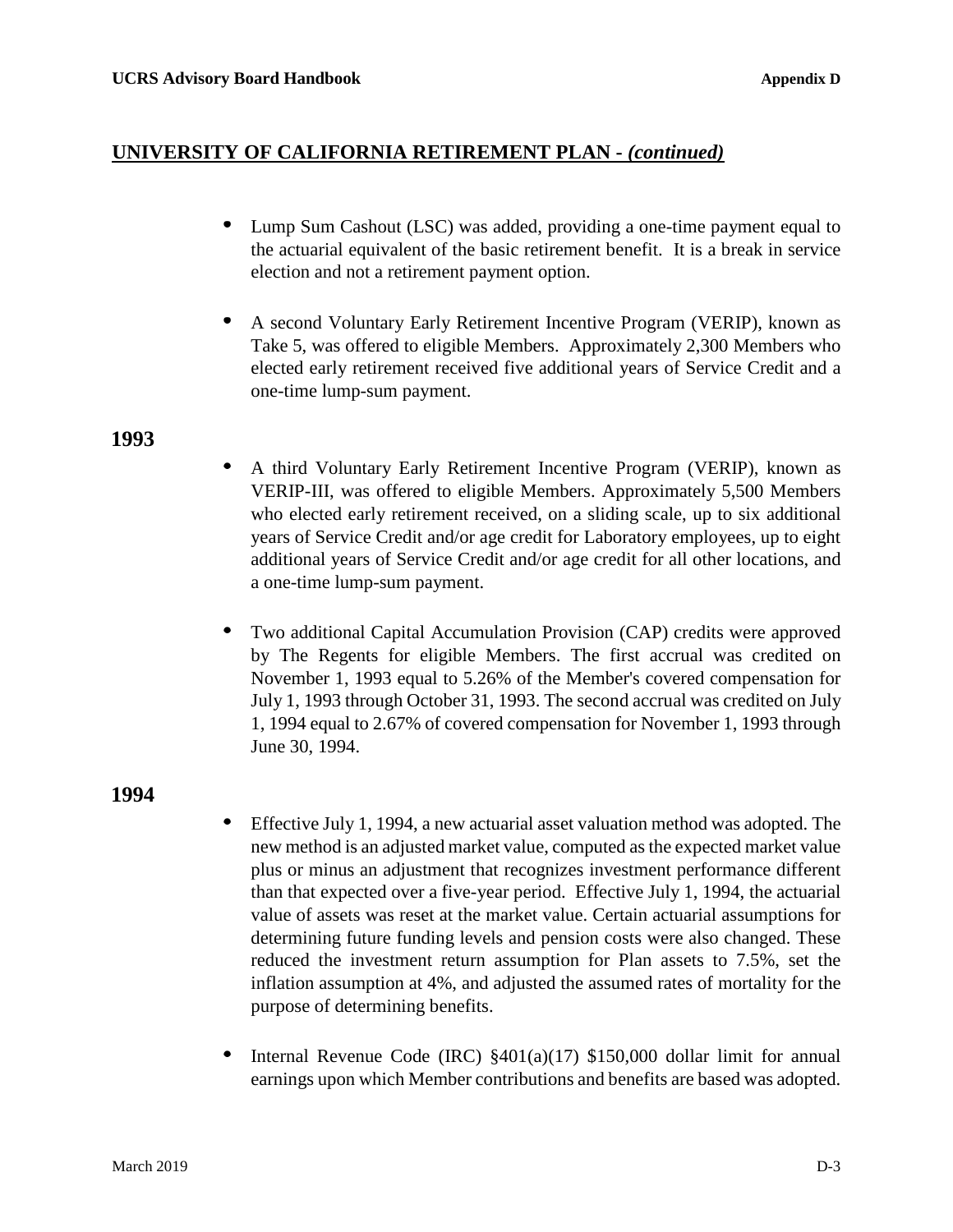(For employees who became Plan Members before July 1, 1994, the maximum annual earnings limit is \$235,840.)

### **1995**

- Operational enforcement of IRC  $\S 401(a)(9)$  is approved for the Plan to pay default required minimum distributions for Members who have attained age 70 and are no longer working for the University.
- $\bullet$ Prohibition of UCRS Board membership by individuals who make UCRS policy, work in an office where UCRS policy is made, or provide legal advice to the Plans was approved, effective with terms beginning March 1, 1996 or later.
- Retirement age factors were adjusted to uniformly smooth the age factor matrix between ages 55-60. These new factors will become effective January 1, 1997.

- In accordance with federal legislation for governmental plans, repealed the Internal Revenue Code §415(b) average earnings limit. This change was approved August 1996 retroactive to January 1995. The average earnings limit was equal to 100% of a Member's average three highest consecutive years of taxable UC earnings. Annual retirement benefits payable as of January 1995 are now subject only to a general dollar limit (maximum of \$130,000 at age 62 in 1998).
- Expanded existing UCRS Board membership provisions to exclude from membership on the UCRS Board University employees who may have a potential conflict of interest in policy decisions. Also conformed language in the Plans to the general practice of allowing certain UCRS Board members who retire to serve the remainder of their terms.
- Changed the effective date of the Service Credit amendment approved by The Regents in March 1996 from July 1, 1996 to July 1, 1997. The amendment approved in March 1996 limited to two years the amount of Service Credit that can be established for approved leaves without pay, other than military leaves, furloughs, temporary layoffs, sabbatical leaves, and extended sick leaves which commence on or after July 1, 1996; provided that for all leaves commencing on or after July 1, 1996, an Active Member may not accrue retirement benefits for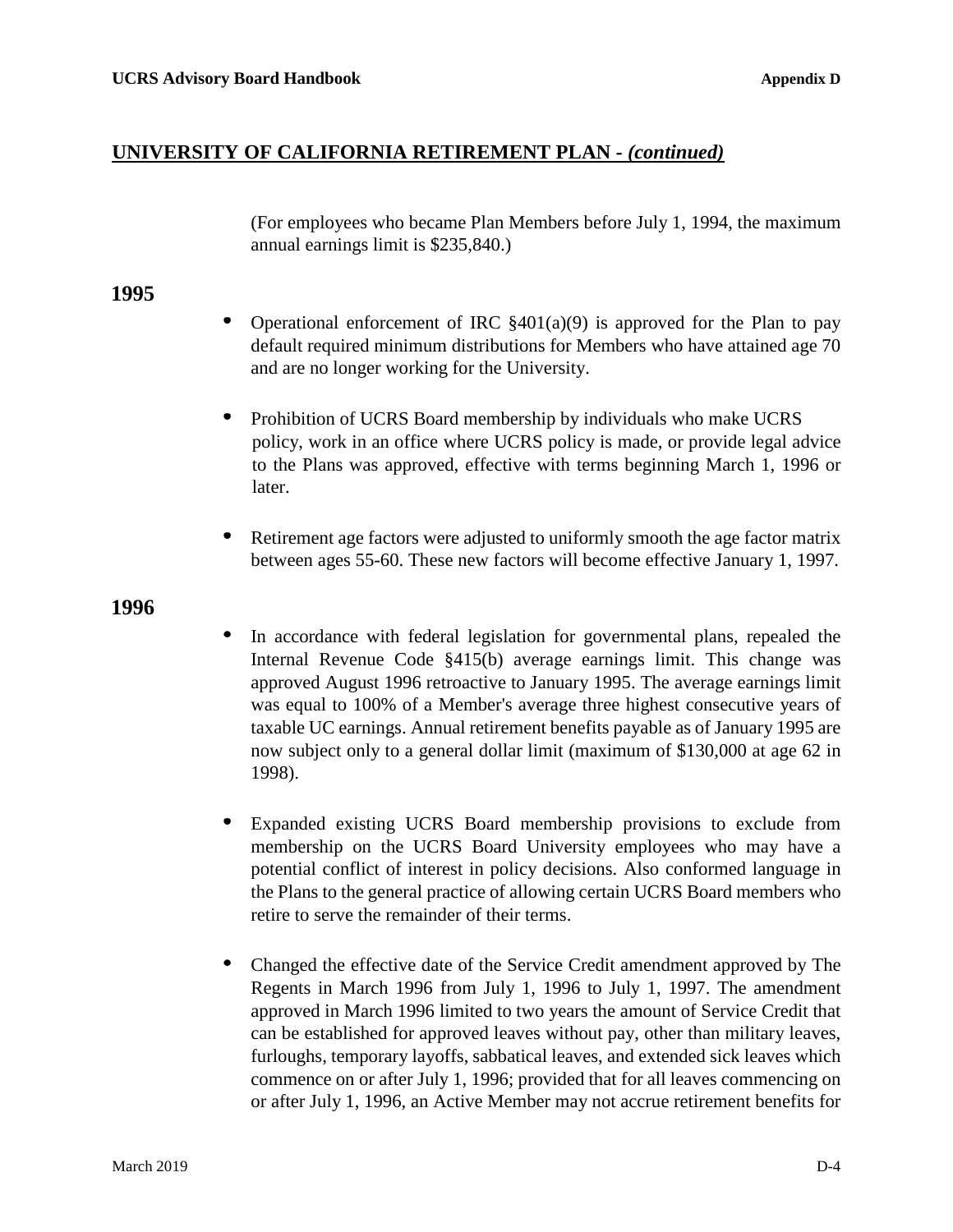the same period of service both in UCRP and another publicly funded retirement system; and required that Active Members must begin to establish and reestablish Service Credit within 3 years of July 1, 1996, or within 3 years after returning from a leave to University employment, whichever is later. The provisions also affect Members who want to eliminate the offset for noncontributory service. A minimum period of four consecutive weeks of leave was established as the minimum amount that can be purchased, except if a lesser period is required for vesting or as may be required by law. Contributions to establish Service Credit, to reestablish Service Credit, and to eliminate the Noncontributory Service Offset (Plan 02 Offset) will be elected irrevocably and made by payroll deduction as employer pick-up contributions. After-tax lump sum payments to establish Service Credit, to reestablish Service Credit and to eliminate the Plan 02 Offset made directly to the Plan will no longer be allowed, except as may be appropriate and necessary to correct an error or for vesting upon separation.

- UCRP was amended to expand the President's authority to make technical changes to UCRP with the concurrence of the Chair of the Board of Regents effective January 1, 1999. Occasionally, technical changes are necessary to more accurately reflect certain operational procedures and to make certain Plan language more precise. These technical changes do not reflect any policy changes and are generally cost neutral.
- Effective April 1, 1999, changed the benefit election provisions as follows:
	- Effective for a Retirement Date occurring April 1, 1999 or later, changed the condition under which an election of Retirement Date, payment option, and designation of Contingent Annuitant becomes irrevocable to the later of the Retirement Date or 15 days following the date of the Plan Administrator's confirmation letter notifying the Member of the receipt of the Member's election.
	- Effective for a cashout date occurring April 1, 1999 or later, changed the  $\bullet$ condition under which an election of Lump Sum Cashout becomes irrevocable to the later of the cashout date or 15 days following the date of the Plan Administrator's confirmation letter notifying the Member of the receipt of the Member's election.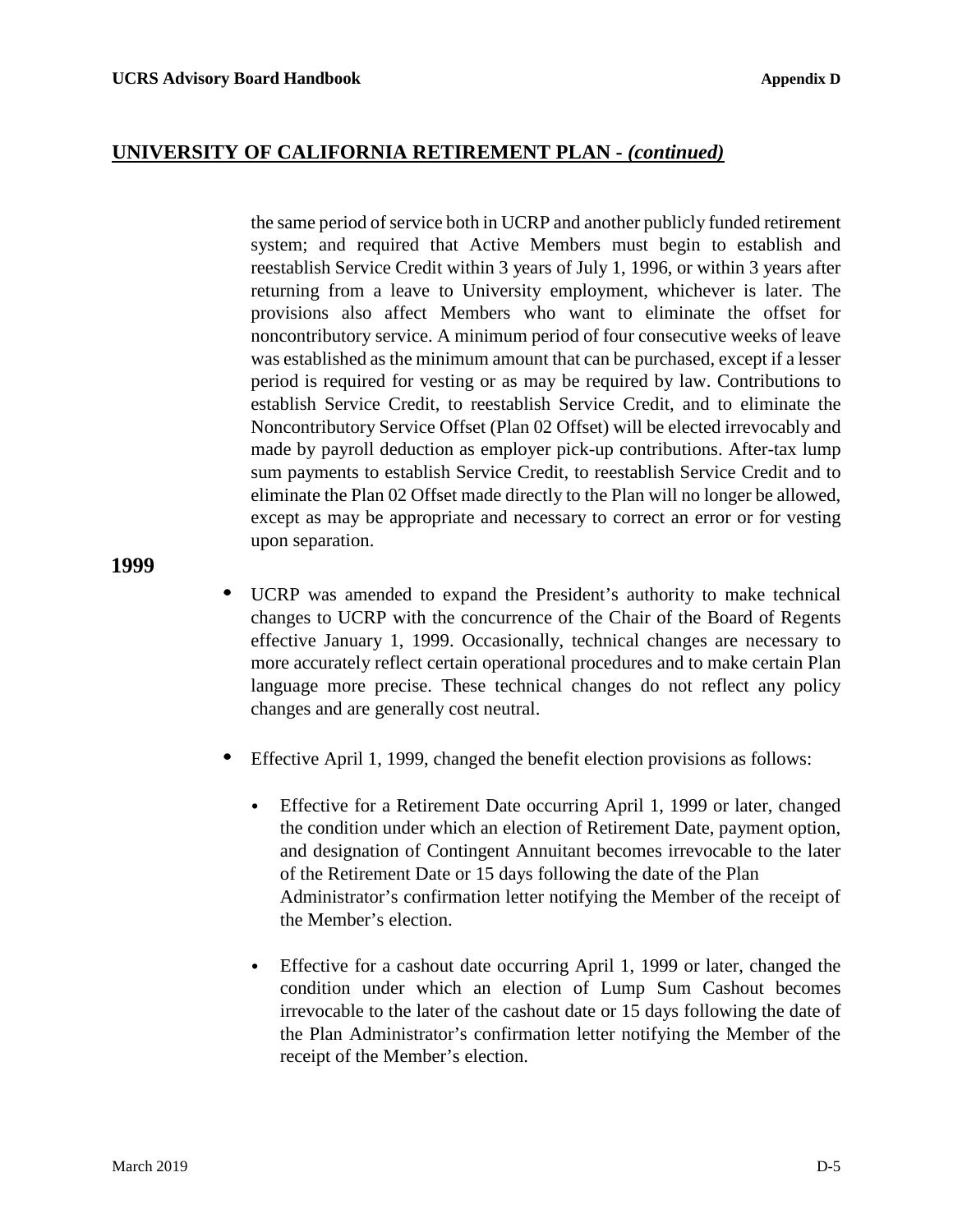May 11, 1999, UCRP was amended to clarify that cost of living increases can be applied to the annual Section  $401(a)(17)$  Compensation Limit as specified in the Internal Revenue Code. This change applied only to those employees who became Active Members of UCRP prior to July 1, 1994.

### **2000**

- Effective January 1, 2000, UCRP was amended to accommodate provisions in the Internal Revenue Code (IRC) for conformance with 38 U.S.C. §§43004333, as amended by the Uniformed Services Employment and Reemployment Rights Act (USERRA). Allows an employee who has been on military leave and returns to employment with the University the ability to "make up" employee contributions missed during the period of military leave. The period in which an employee may make up these contributions is the lesser of five years or three times the period of the military leave.
- $\bullet$ Effective March 2000, a new asset allocation strategy was adopted to maximize returns within acceptable risk parameters. For equity holdings, increases the percentage of assets allocated to investments in private equities and non-US equities and invests certain percentages in broadly diversified US equity and non-US equity index funds. For fixed income holdings, reduces the overall maturity of the bonds in the portfolio and limits the percentage of fixed income assets that can be invested in lower quality bonds and foreign bonds.

Additionally, the benchmarks (the representative financial market indices against which fund performance is measured) were changed from the S&P 500 to the Russell 3000 (for equity holdings) and from the Lehman Long-Term Government/Credit Index to the Salomon Large Pension Fund Index (for fixed income holdings).

- Effective January 1, 2001, the age factors for Members with and without Social Security, Tier Two and Safety were revised.
- $\bullet$ Effective January 1, 2001, UCRP was amended to modify the definition of Eligible Employee to include employees who work 1,000 hours during a rolling 12-month period and to exclude employees with floater appointments in UCsponsored temporary employment pools.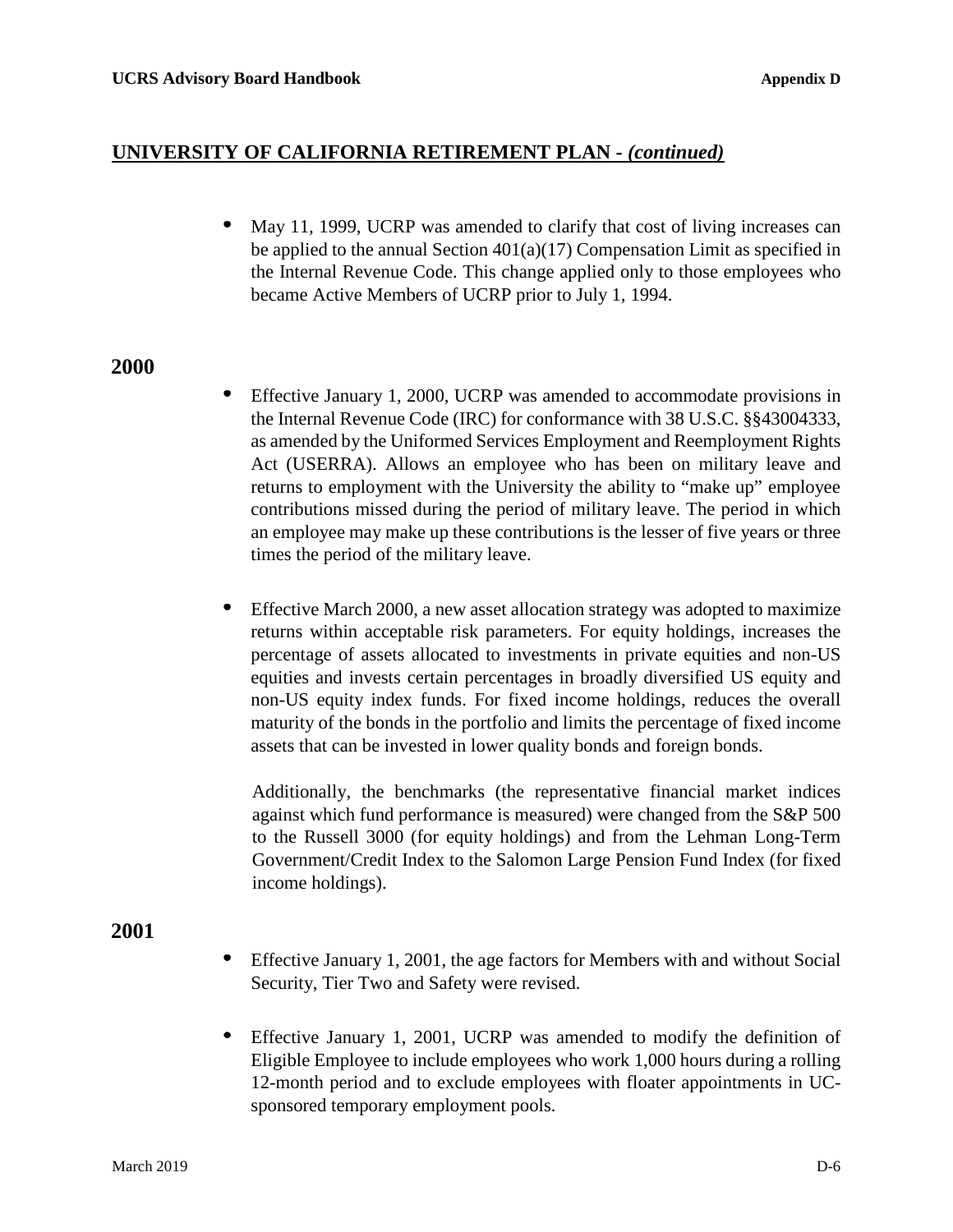- Effective January 1, 2001, UCRP was amended to provide for a one-time fixed allocation of Service Credit for certain staff, academic, and former UCSF Stanford Health Care employees who had prior temporary employment with the University. Service from November 1, 1997 to March 31, 2000 is excluded for former UCSF Stanford Health Care employees.
- Effective January 1, 2001, UCRP was amended to allow Active Tier Two Members the option, on an ongoing basis, of returning to their original UCRP membership classification by making payment equal to the amount of UCRP Member contributions they would have made under their original Member classification, plus interest to the date of completion of payment, subject to IRC limitations. Payment may be made through pre-tax salary reduction installments or by making a lump sum payment on an after-tax basis.
- $\bullet$ Effective January 1, 2001, UCRP was amended to provide a one-time ad hoc Cost of Living Adjustment (COLA) to restore purchasing power to the 85% level for annuitants with retirement dates July 1, 1985 and earlier.
- $\bullet$ Effective January 1, 2001, UCRP was amended to allow Active Members with a Plan 02 Noncontributory balance to eliminate the balance by making a lump sum payment on an after-tax basis, subject to IRC limitations. Previously, only pre-tax salary reduction installments were available.

- Effective January 1, 2002, provisions of the Economic Growth and Tax Relief Reconciliation Act of 2001 (EGTRRA) were adopted, expanding rollover options for UCRP distributions.
- Effective April 1, 2002, UCRP was amended to provide a Capital Accumulation Provision (CAP) Accrual Credit on April 1, 2002 in an amount equal to 3% of eligible Covered Compensation earned and paid for the period beginning April 1, 2001 through March 31, 2002 for all UCRP Active Members on April 1, 2002. The CAP Accrual Credit will earn interest at a rate based on the assumed earnings rate of the Plan.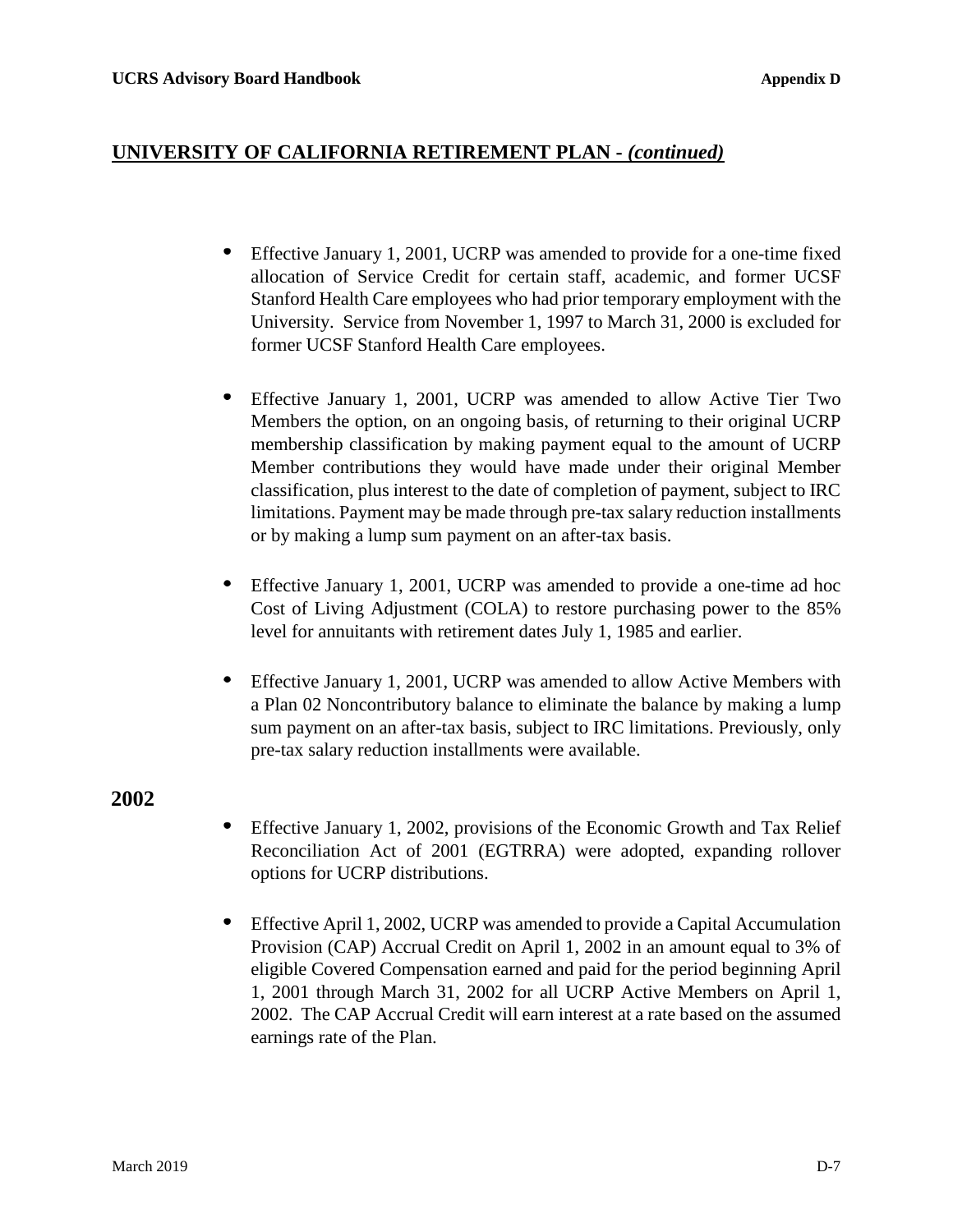- Effective July 1, 2002, UCRP was amended for the increase in the IRC Section 401(a)(17) Compensation Limit for annual earnings upon which Member contributions and benefits are based to \$200,000 for those employees who became Active Members on or after July 1, 1994. (For employees who became UCRP Members before July 1, 1994, the maximum annual earnings limit is \$295,000).
- UCRP was amended to provide Preretirement Survivor Income, the death while eligible to retire benefit, and Postretirement Survivor Continuance to eligible same-sex and opposite-sex Domestic Partners of UCRP Members, effective July 1, 2002. These provisions apply to eligible Active, Disabled and Inactive UCRP Members; they do not apply to UCRP Retired Members with Retirement Dates of June 30, 2002 or earlier.
- Effective July 1, 2002, UCRP was amended to add concurrent retirement provisions for members of the California State Teachers' Retirement System (STRS). Members who qualify for concurrent retirement from UCRP and STRS will be able to have STRS compensation, if higher than UCRP Covered Compensation, used to calculate UCRP benefits. They will also qualify for UCRP retirement benefits with less than five years of Service Credit if they are eligible for STRS service retirement. The UCRP concurrent retirement provisions will apply to UCRP Members who retire after July 1, 2002, provided they are Active Members of UCRP on or after July 1, 2002.
- Effective November 26, 2002, UCRP was amended to provide UCRP Service Credit and benefits to former UCSF Stanford Health Care (USHC) employees covered by the USHC defined benefit plan, the Staff Pension Plan (SPP).

### **2003**

Effective April 1, 2003, UCRP was amended to provide a Capital Accumulation Provision (CAP) Accrual Credit on April 1, 2003 in an amount equal to 5% of eligible Covered Compensation earned and paid for the period beginning April 1, 2002 through March 31, 2003 for all UCRP Active Members on April 1, 2003. The CAP Accrual Credit will earn interest at a rate based on the assumed earnings rate of the Plan.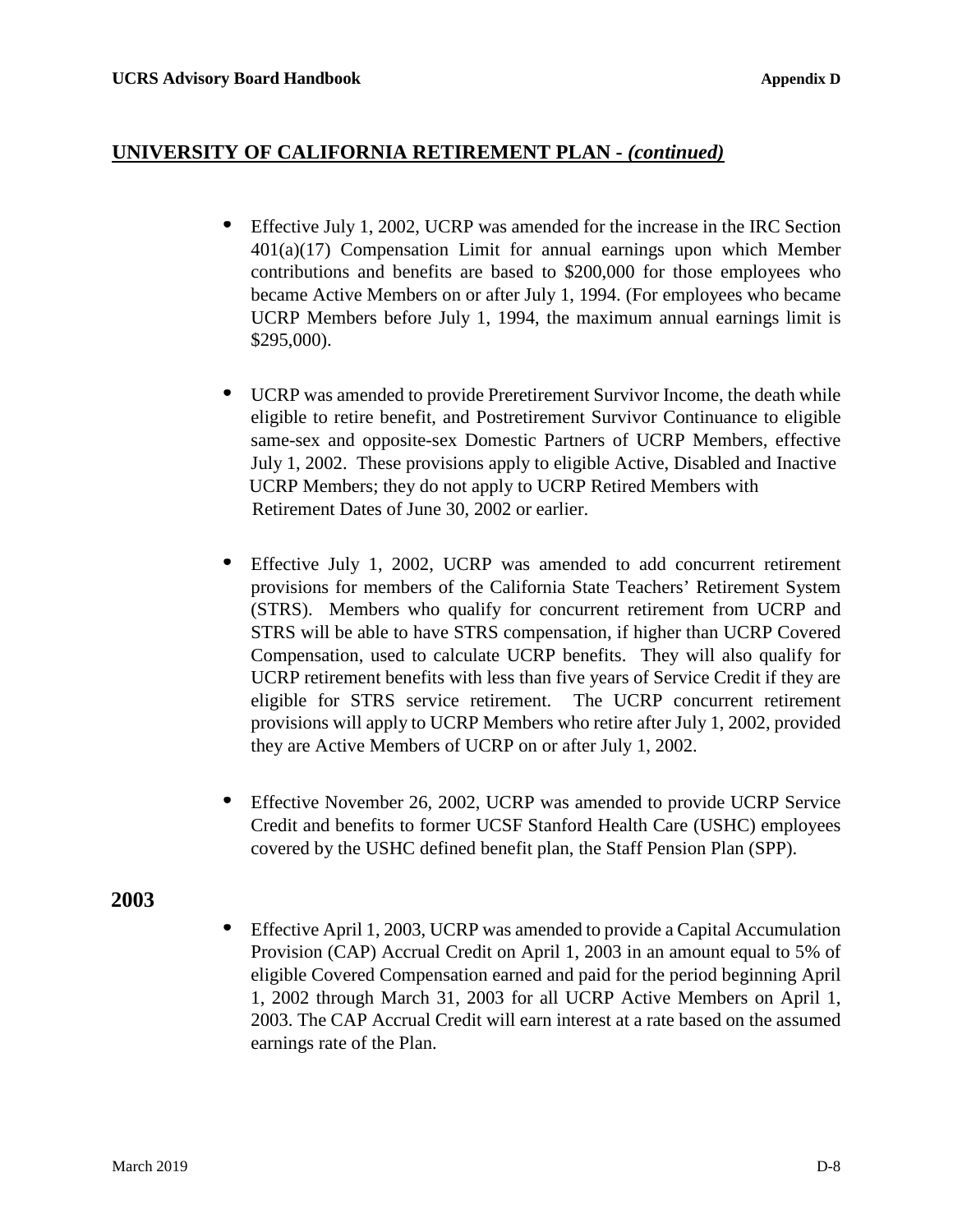- $\bullet$ Effective June 1, 2003, UCRP was amended to change the definitions of Highest Average Plan Compensation and Final Salary and to change Service Credit accrual provisions to accommodate Members participating in the Staff and Academic Reduction in Time (START) program.
- $\bullet$ Effective June 1, 2003, UCRP was amended to change the Normal Retirement Date from July 1 coinciding with or next following a Member's  $70<sup>th</sup>$  birthday to age 60 with 5 or more years of Service Credit.
- Effective June 1, 2003, UCRP was amended to change the Service Credit buyback provisions to allow Members who have a monthly installment buyback in progress to complete their buyback upon separation from service if they have completed at least one year of payments.
- $\bullet$ Effective September 30, 2003, UCRP was amended to provide "vesting" credit to employees of UCSF Stanford Health Care (USHC) covered by the USHC Retirement Plan, with an option for them to exchange a portion of their USHC Retirement Plan contributions for UCRP Service Credit (in lieu of vesting credit).

- $\bullet$ Effective January 1, 2004, UCRP was amended to modify the definition of Eligible Employee to include members of the Non-Senate Instructional Unit who work 750 hours during a rolling 12-month period.
- $\bullet$ Effective January 1, 2004, UCRP was amended to provide a supplemental allocation of Service Credit for members of the Non-Senate Instructional Unit who become eligible for UCRP under the expanded eligibility program.
- Effective January 1, 2004, UCRP was amended to allow non-vested UCRP Members to buy back UCRP Service Credit in order to satisfy the vesting requirement if they have an eligible leave of absence or a prior Refund of Accumulations. This amendment is allowed only when the Member is being laid off (as opposed to voluntary separation) and will be permitted on an ongoing basis. The buyback must be made with a lump-sum after-tax payment.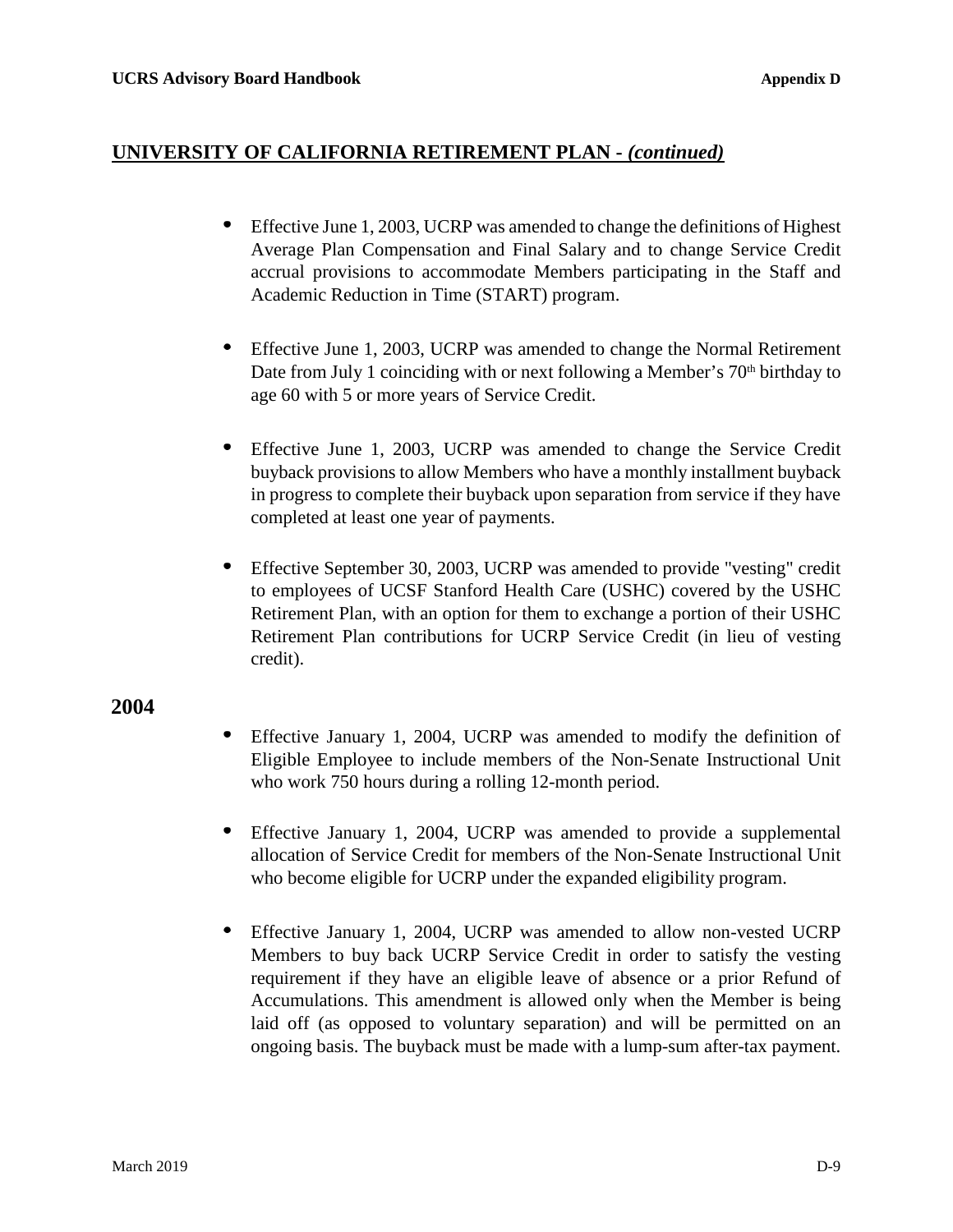$\bullet$ Effective July 1, 2004, based on Experience Study results, the Regents approved a number of demographic assumption changes recommended by the actuary, including the mortality basis for LSC factors and Alternate Payment Options Reduction Factors to reflect longer life expectancy. In addition, the Lump Sum Cashout (LSC) factors were revised to monthly factors to grade smoothly between whole ages.

- Effective January 1, 2005, UCRP was amended to provide Postretirement Survivor Continuance to an eligible Domestic Partner of a UCRP Member who retired before July 1, 2002, established the domestic partnership at least one year prior to retirement, and continued in the partnership to the date of death, provided the appropriate documentation is submitted.
- $\bullet$ Effective January 1, 2005, UCRP was amended to permit a UCRP Member who retired before July 1, 2002, and who chose a reduced benefit amount in order to provide his/her eligible Domestic Partner with income continuation benefits at the Member's death, to elect a different monthly payment option to allow equivalent prospective treatment with married Members.
- $\bullet$ Effective January 1, 2005, UCRP was amended to permit compliance with a court order assigning plan benefits issued in connection with a termination of a domestic partnership to the extent required by California law.
- $\bullet$ Effective January 1, 2005, UCRP was amended to change the definition of Domestic Partner to include an individual of the same sex as the Member whose legal union, other than marriage, was validly formed in another jurisdiction and is substantially equivalent to a state-registered domestic partnership.
- Effective July 1, 2005, UCRP was amended to facilitate a one-year extension of the existing Staff and Academic Reduction in Time (START) program for employees who participated in the program at any time during the July 1, 2004 through June 30, 2005 fiscal year. In addition, participation in the program during the one-year extension period ending June 30, 2006 was extended to those locations not participating in the program as of June 30, 2005 that demonstrated a need to achieve salary savings because of new budget reductions.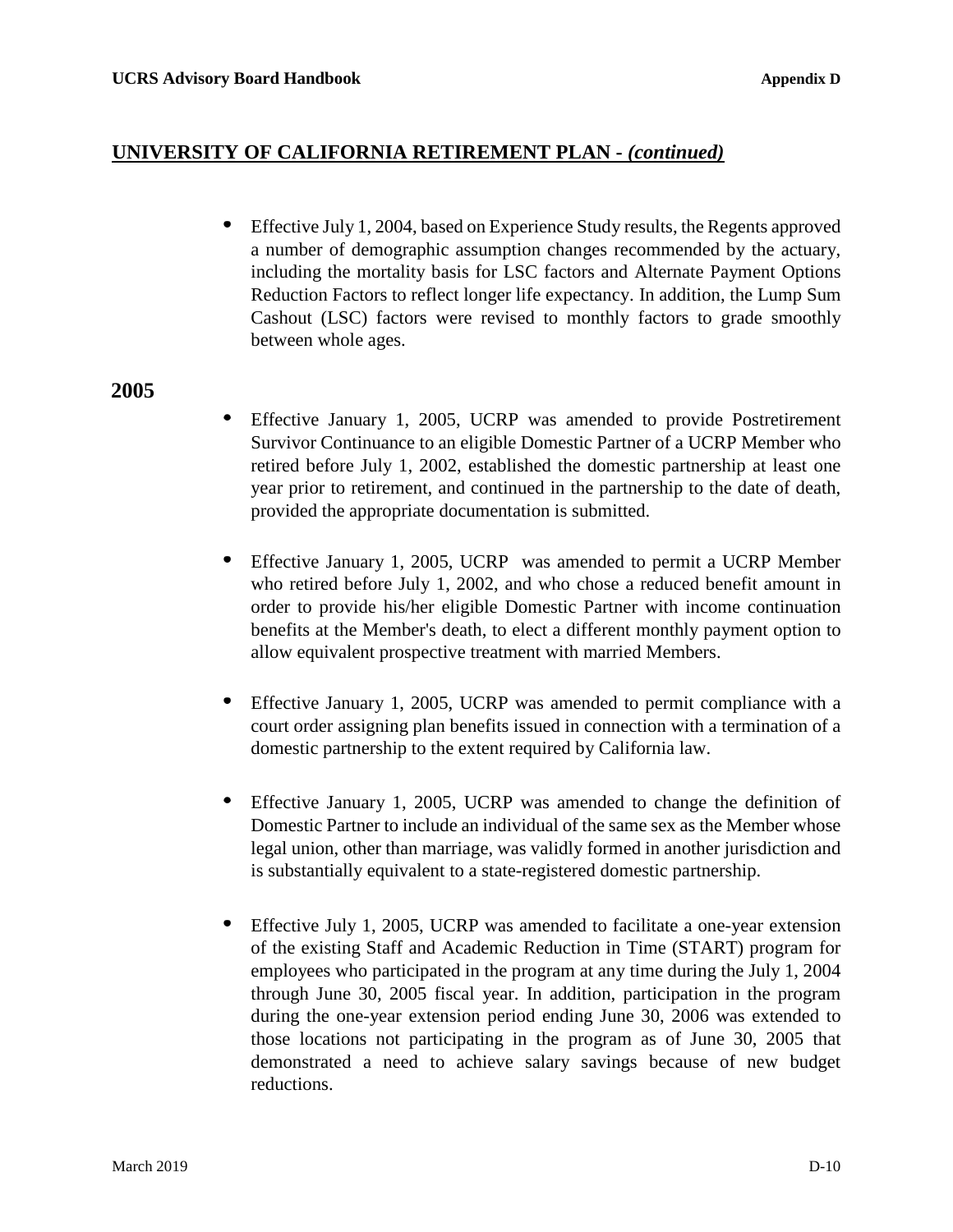### **2006**

- $\bullet$ Effective January 18, 2006, UCRP was amended to modify UCRP Service Credit buyback payment rules so that eligible Los Alamos National Laboratory (LANL) employees would not be disadvantaged by the transition of LANL to the Los Alamos National Security, LLC (LANS).
- $\bullet$ Effective June 1, 2006, UCRP was amended to clarify fiduciary responsibility of the Plan Administrator, the Office of the Treasurer, and The Regents. The Plan Administrator, the Associate Vice President-Human Resources and Benefits, has primary authority for administrative functions for UCRP, the Office of the Treasurer has primary authority for implementing investment policy for UCRP, and The Regents and its respective Committees continue to determine investment policy and retain broad oversight responsibility for those who have been allocated primary responsibility for investment and administrative functions.
- $\bullet$ Effective June 1, 2006, UCRP was amended to facilitate the transition of LANL to LANS in compliance with contractual obligations. The primary change permits Active LANL Members to voluntarily transfer their accrued UCRP benefits and service credit to the LANS Defined Benefit Pension Plan, thereby waiving rights to future UCRP benefits, with the exception of the Capital Accumulation Payment (CAP), which will remain in UCRP until they separate employment from LANS. The transfer of assets and liabilities from UCRP to the LANS Defined Benefit Pension Plan for these Members occurred on April 2, 2007.

- $\bullet$ Effective for rollovers after December 31, 2006, rollover distribution provisions were expanded as provided for in the Pension Protection Act of 2006 to allow non-spouse beneficiaries to roll over eligible distributions from the Plan to eligible IRAs. Previously only spousal beneficiaries had this option.
- Effective January 18, 2007, UCRP was amended to conform and clarify the authority of the Plan Administrator to adopt plan amendments to comply with mandatory changes in California law consistent with the Plan Administrator's current authority to adopt amendments to comply with changes in Federal law.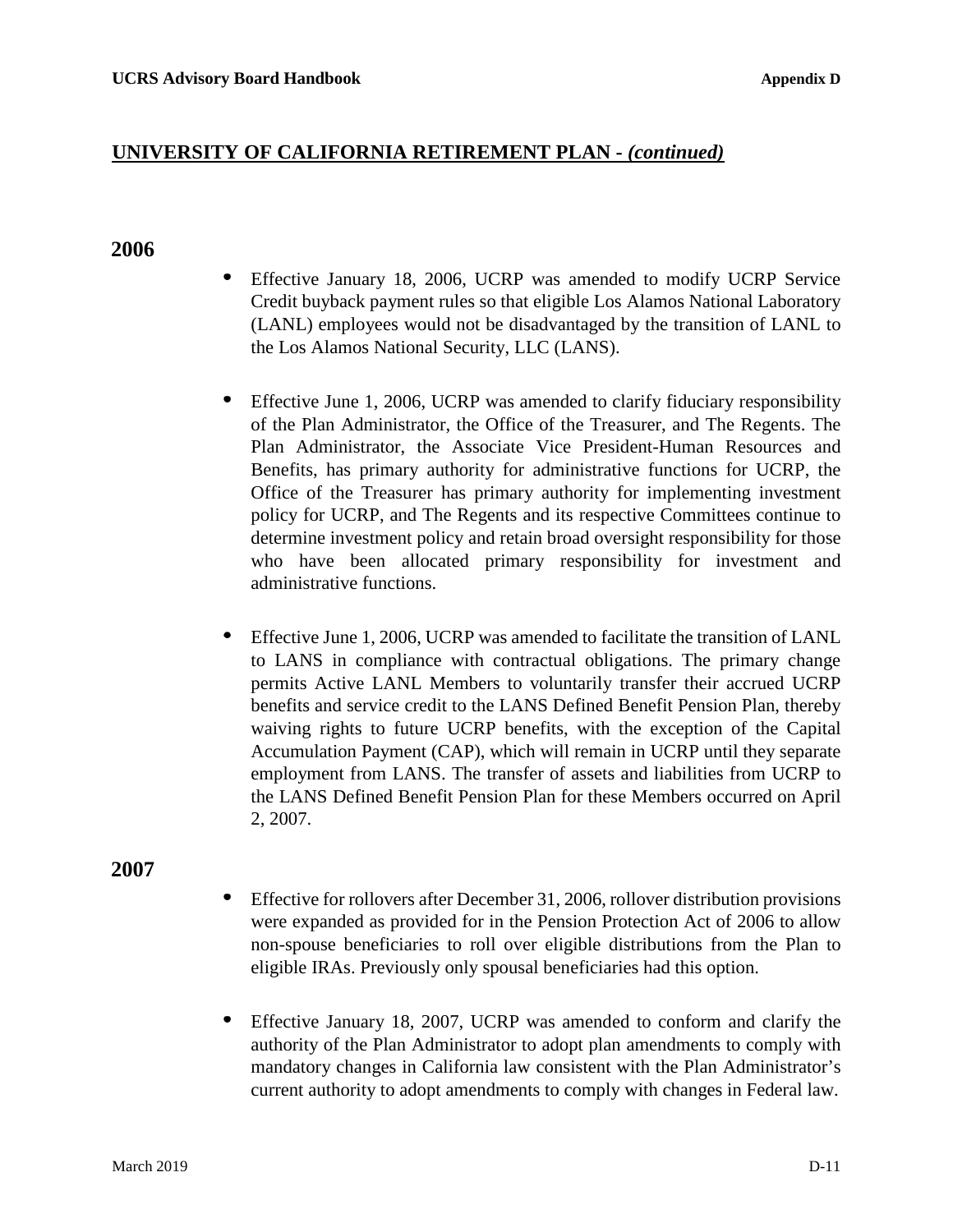- Effective February 1, 2007, UCRP Service Credit buyback rules were amended to modify payment policies so that eligible Lawrence Livermore National Laboratory (LLNL) employees would not be disadvantaged by the transition of LLNL to the Lawrence Livermore National Security, LLC (LLNS).
- $\bullet$ Effective March 1, 2007, UCRP was amended to revise the benefit calculations for UC ladder-rank faculty who, while on approved Leave Without Pay from UC, work under affiliation agreements with either of two private agencies, the Howard Hughes Medical Institute and the Ludwig Institute for Cancer Research. This change makes these benefit calculations similar to UCRP's current calculations for members eligible for reciprocity with CalPERS and applies only to eligible faculty who retire, become disabled, or die on or after March 1, 2007. The affected locations fund the increase for the past and future UCRP liability due to this change in order for the change to remain cost neutral to UCRP.
- Effective April 2, 2007, approximately \$1.4 billion in Plan net assets were transferred from UCRP to the Los Alamos National Security, LLC (LANS) Defined Benefit Pension Plan (the LANS Plan) representing the pension assets required to be transferred under the University's contract with DOE/NNSA for the approximately 6,500 Los Alamos National Laboratory (LANL) employees who accepted employment with LANS and elected to participate in the LANS Plan. As contractually required, sufficient assets (of approximately \$3.2 billion) were kept in UCRP to fund at 100% (on a market value of assets basis as of May 31, 2006) the retained liabilities of inactive and retired LANL members currently receiving or eligible for benefits under UCRP.
- Effective July 1, 2007, UCRP was amended to change the assumed annual rate of Consumer Price Index movement from 4.0% to 3.5%, provide for an annual actuarial valuation, and provide for an experience investigation of the Actuarial Assumptions of the Plan every three to five Plan years.
- Effective October 1, 2007, UCRP was amended to facilitate the transition of LLNL to LLNS in compliance with contractual obligations. The primary change permits active LLNL Members to voluntarily transfer their accrued UCRP benefits and service credit to the LLNS Defined Benefit Pension Plan, thereby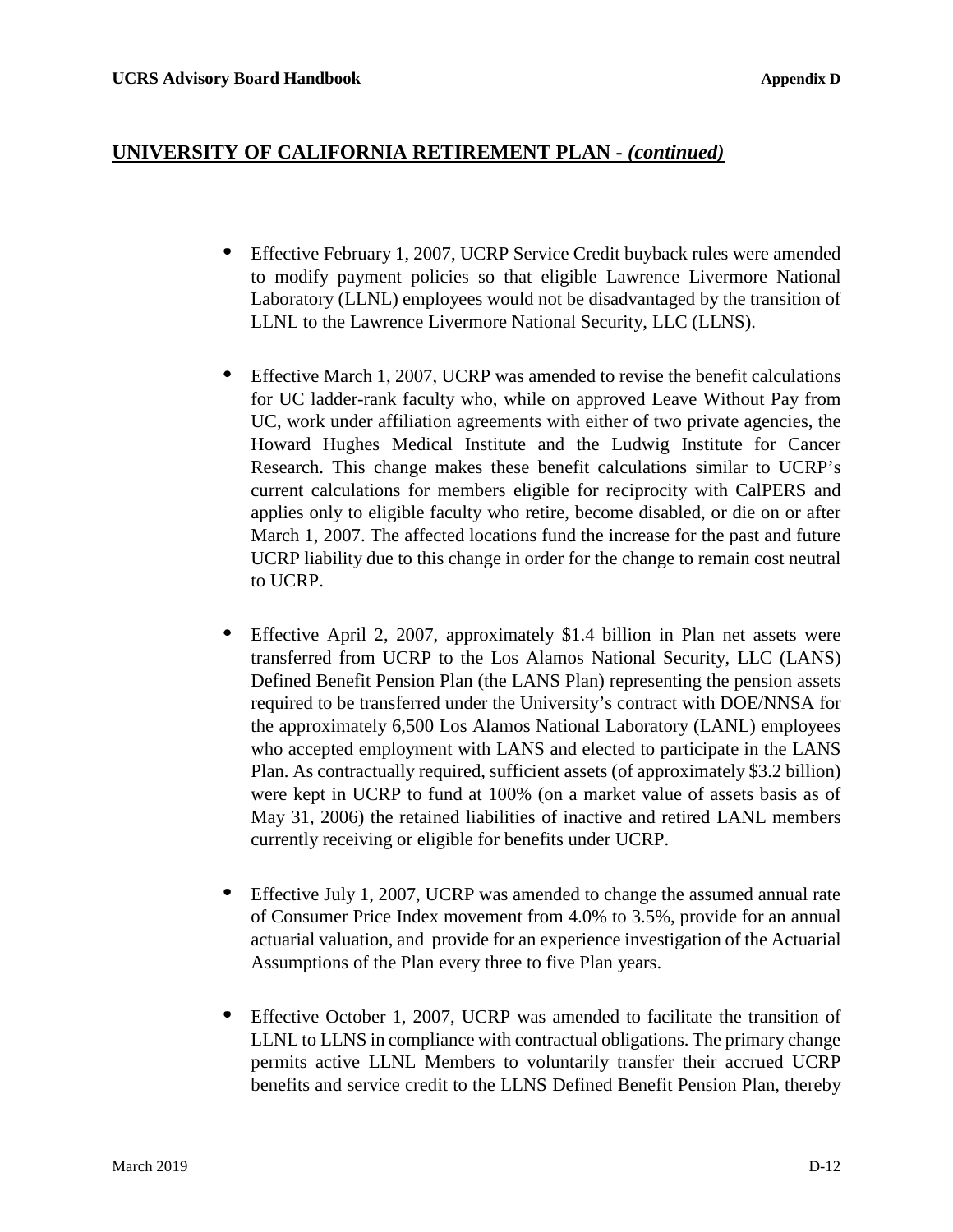waiving rights to future UCRP benefits, with the exception of the Capital Accumulation Payment (CAP), which will remain in UCRP until they separate employment from LLNS.

- Effective for rollovers after December 31, 2007, rollovers of eligible distributions from UCRP to Roth IRAs are allowed, as provided for by the Pension Protection Act of 2006.
- $\bullet$ Effective April 1, 2008, approximately \$1.6 billion in Plan net assets were transferred from UCRP to the Lawrence Livermore National Security, LLC (LLNS) Defined Benefit Pension Plan (the LLNS Plan) representing the pension assets required to be transferred under the University's contract with DOE/NNSA for the approximately 4,000 Lawrence Livermore National Laboratory (LLNL) employees who accepted employment with LLNS and elected to participate in the LLNS Plan. As contractually required, sufficient assets (of approximately \$3.4 billion) were kept in UCRP to fund at 100% (on a market value of assets basis as of September 30, 2007) the retained liabilities of inactive and retired LLNL members currently receiving or eligible for benefits under UCRP. An additional amount of \$140 million was retained in UCRP to provide DOE/NNSA with a source of funding if any future contributions are required.
- Effective July 1, 2008, UCRP was amended to change the definitions of Highest Average Plan Compensation and Final Salary and to change Service Credit accrual provisions to accommodate Members participating in the Staff and Academic Reduction in Time (START) program.
- $\bullet$ Effective July 1, 2008, UCRP was amended to adopt a new UCRP funding policy, including a three-year amortization period for any initial surplus. The new funding policy was effective with the July 1, 2008 actuarial valuation and determined total policy contributions based on the Plan's Normal Cost adjusted for any surplus or underfunding, starting with the Plan Year beginning July 1, 2009. The Regents will determine actual total contributions and the split between employer contributions and Member contributions based on the availability of funds, impact of Member contributions on the competitiveness of total remuneration, and collective bargaining, as applicable.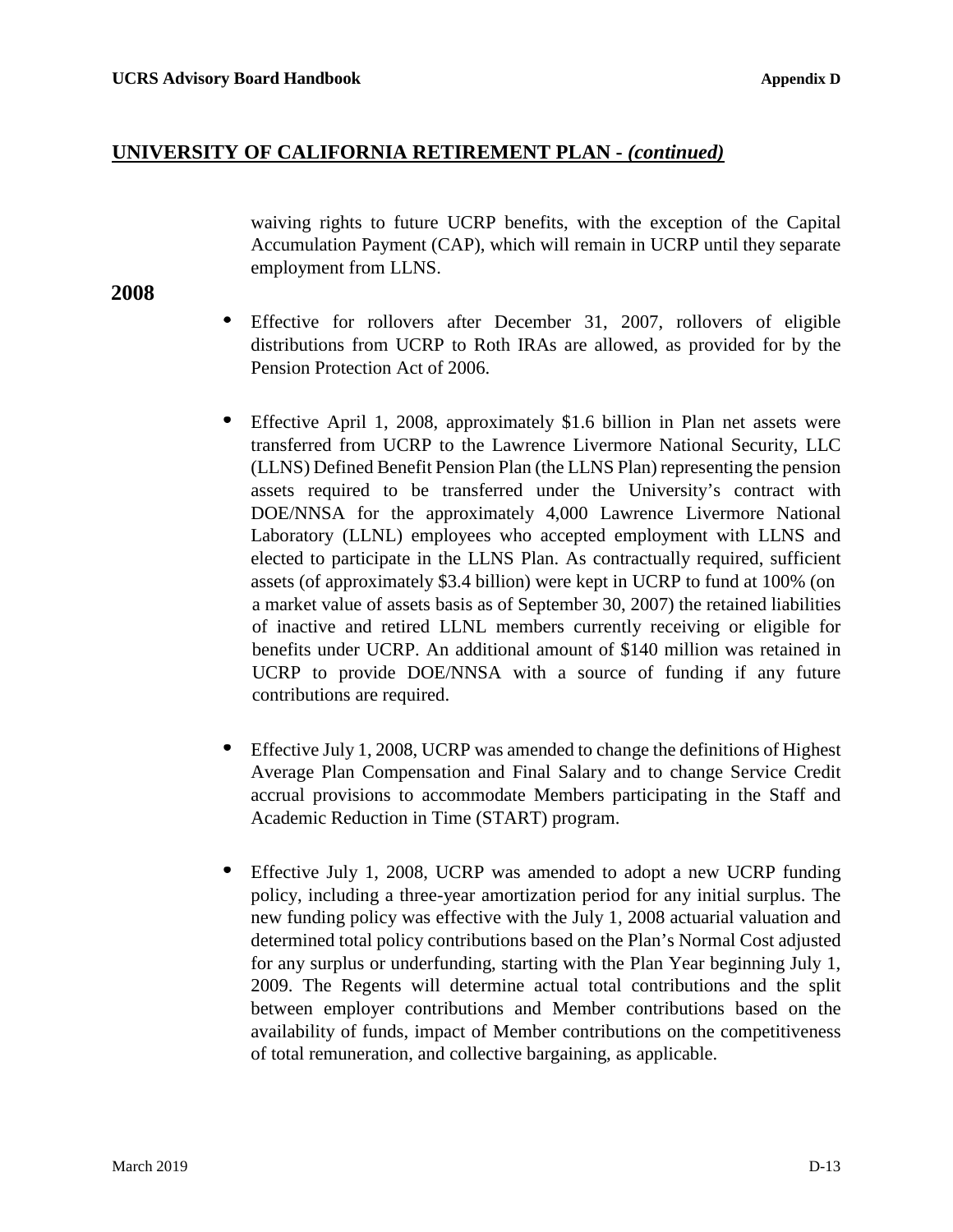### **2009**

- $\bullet$ Effective January 1, 2009, UCRP was amended to define the Normal Retirement Age (NRA) as age 50 with a minimum of five years of Service Credit for Safety Members and as age 60 with a minimum of five years of Service Credit for all other Members. Removes the definition of Normal Retirement Date, which was age 60 with five years of Service Credit for all Members. The purpose of this change is to conform the Plan language to the revised policy on the reemployment of retired employees.
- Effective May 1, 2009, UCRP was amended to:
	- allow Members expanded payment options for service credit buybacks and redeposits
	- allow Members to make buyback or redeposit elections after their threeyear election period has expired, provided the purchase cost is based on an individual actuarial cost calculation instead of the Plan normal cost calculation
	- allow Members with leaves beginning on or after July 1, 1997 to purchase more than two years of UCRP service credit provided the purchase cost for the service credit in excess of two years is based on an individual actuarial cost calculation
	- require that the purchase cost be recalculated in instances where the individual actuarial cost method is used and the Member received a substantial increase in Covered Compensation during the year following the buyback election.
- $\bullet$ Effective September 1, 2009, UCRP was amended to incorporate the 2009-2010 Furlough/Salary Reduction Plan and add amendments to preserve UCRP members' calculation of covered compensation and the rate of accrual of UCRP service credit at their pre-furlough/salary reduction level for the duration of the Plan.

### **2010**

 $\bullet$ Effective April 15, 2010, University contributions were reinstated at 4%.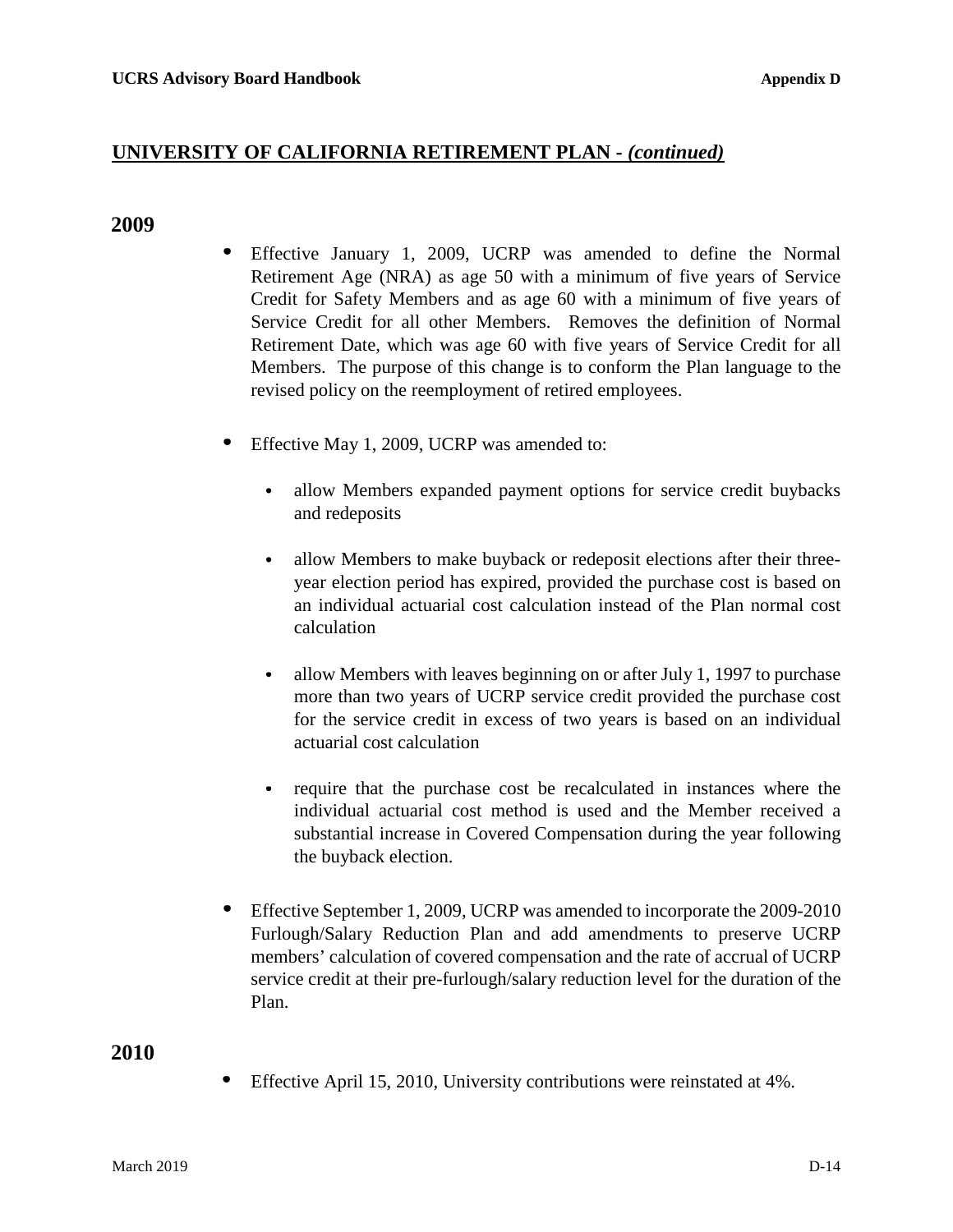- Effective May 1, 2010 member contributions for policy-covered members that had been redirected to the Defined Contribution Plan were redirected back to UCRP. The contribution rates for members coordinated with Social Security were 2% of covered compensation up to the Social Security wage base and 4% of covered compensation above the wage base. For non-coordinated members and Safety members the member contribution rate was 3%. The timing of the redirection of member contributions and the contribution rates for represented employees were subject to collective bargaining.
- Effective July 1, 2010, UCRP was amended to extend the end date of the Staff and Academic Reduction in Time (START) Program from June 30, 2010 to December 31, 2010.

## **2011**

• Effective July 1, 2011, University contribution rate increased to 7%. The member contribution rate for members coordinated with Social Security and for non-coordinated members increased to 3.5% and for Safety members to 4.5%.

### **2012**

• Effective July 1, 2012, University contribution rate increased to 10%. The member contribution rate for members coordinated with Social Security and for non-coordinated members increased to 5% and for Safety members to 6%.

### **2013**

• Effective July 1, 2013, the 2013 Tier was established for new or rehired employees. A Modified 2013 Tier was negotiated for employees represented by AFSCME, CNA and UPTE. Active members on June 30, 2013, continued membership in the old tier (the 1976 Tier). The table shows below the primary differences between the 1976 Tier, the 2013 Tier and the Modified 2013 Tier.

| <b>Plan Provision</b>                      | <b>1976 Tier</b> | <b>2013 Tier</b> | <b>Modified 2013</b><br><b>Tier</b> |
|--------------------------------------------|------------------|------------------|-------------------------------------|
| <b>Earliest Retirement Age</b>             | 50               | 55               | 50                                  |
| Age for Maximum Age Factor                 | 60               | 65               | 60                                  |
| Lump Sum Cashout Option                    | Yes              | N <sub>o</sub>   | Yes                                 |
| <b>Subsidized Post Retirement Survivor</b> | Yes              | N <sub>o</sub>   | N <sub>0</sub>                      |
| Benefit                                    |                  |                  |                                     |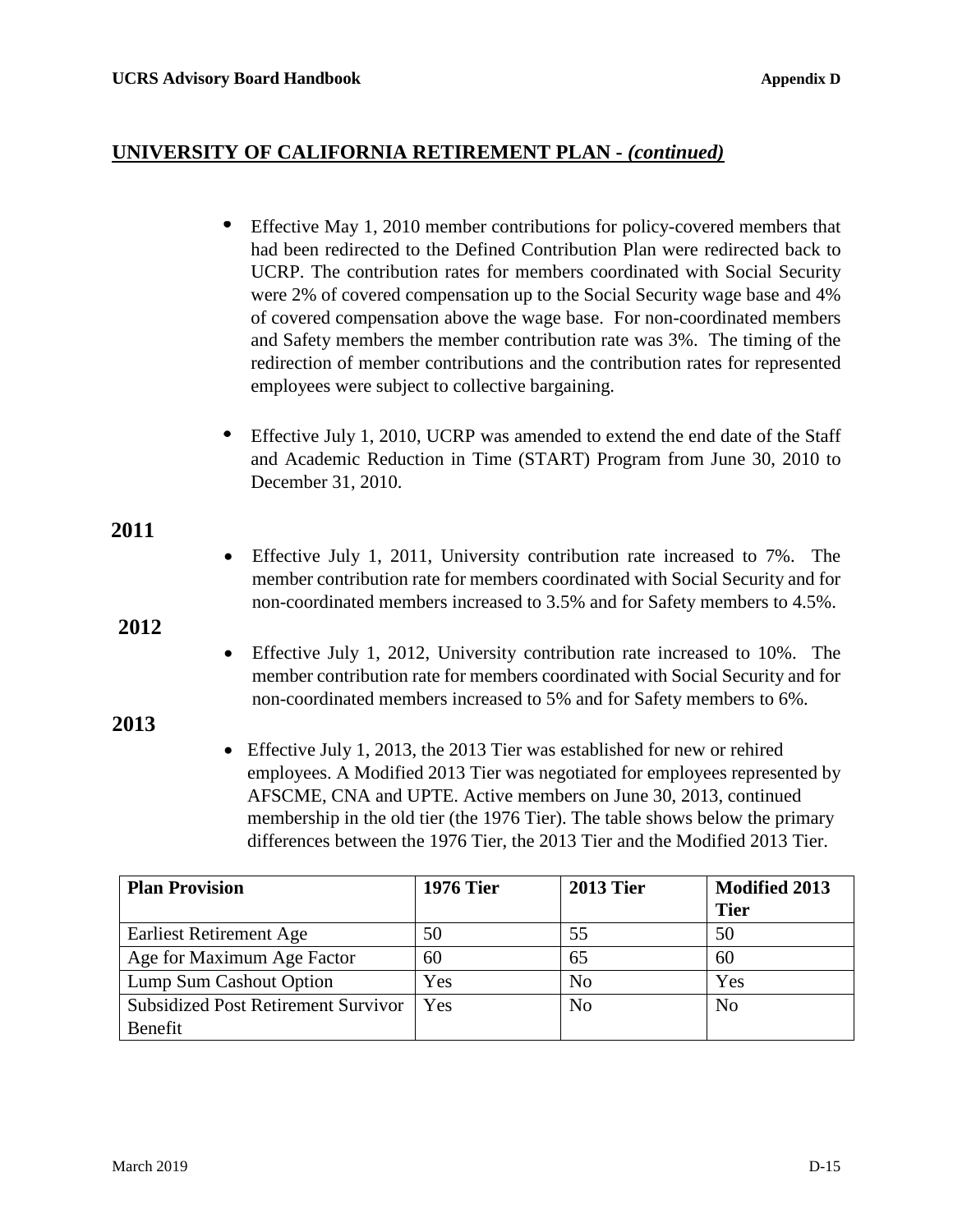• Effective July 1, 2013, University contribution rate increased to 12%. The member contribution rate for 1976 Tier members increased to 6.5% and for Safety members to 7.5%. The member contribution rate for 2013 Tier members and Modified 2013 Tier members was established at 7%.

## **2014**

• Effective July 1, 2014, University contribution rate increased to 14%. The member contribution rate increased for most 1976 Tier members to 8%, for 2013 Tier members to 7%, and for Modified 2013 members and Safety members to 9%.

### **2015**

• UCRP actuarial assumptions changed: investment return from 7.5% to 7.25%; inflation from 3.5% to 3%.

### **2016**

• Effective July 1, 2016 Retirement Choice Program established. New and rehired employees given a choice of mandatory participation in the new UCRP 2016 Tier (Pension Choice) or the Defined Contribution Plan (DC Plan) (Savings Choice). The choice is irrevocable, except that employees who choose Savings Choice may be given a one-time opportunity to move to Pension Choice prospectively, pending a closing agreement with the IRS. Employees who do not make a choice within 90 days are defaulted to Pension Choice.

The 2016 Tier provisions are the same as the 2013 Tier provisions, except that pensionable earnings for new hires are subject to the PEPRA maximum, which is consistent with the maximum established by the California Public Employees' Pension Reform Act as in effect on July 1 of each plan year. Employees subject to the PEPRA maximum may also receive a DC Plan Supplemental Savings Benefit. See DC Plan section for details regarding Savings Choice and the DC Plan Supplemental Savings Benefit.

**2019**

• Effective January 1, 2019, UCRP was amended to change the definition of Domestic Partner to include an individual of the opposite sex as the Member whose legal union, other than marriage, was validly formed in another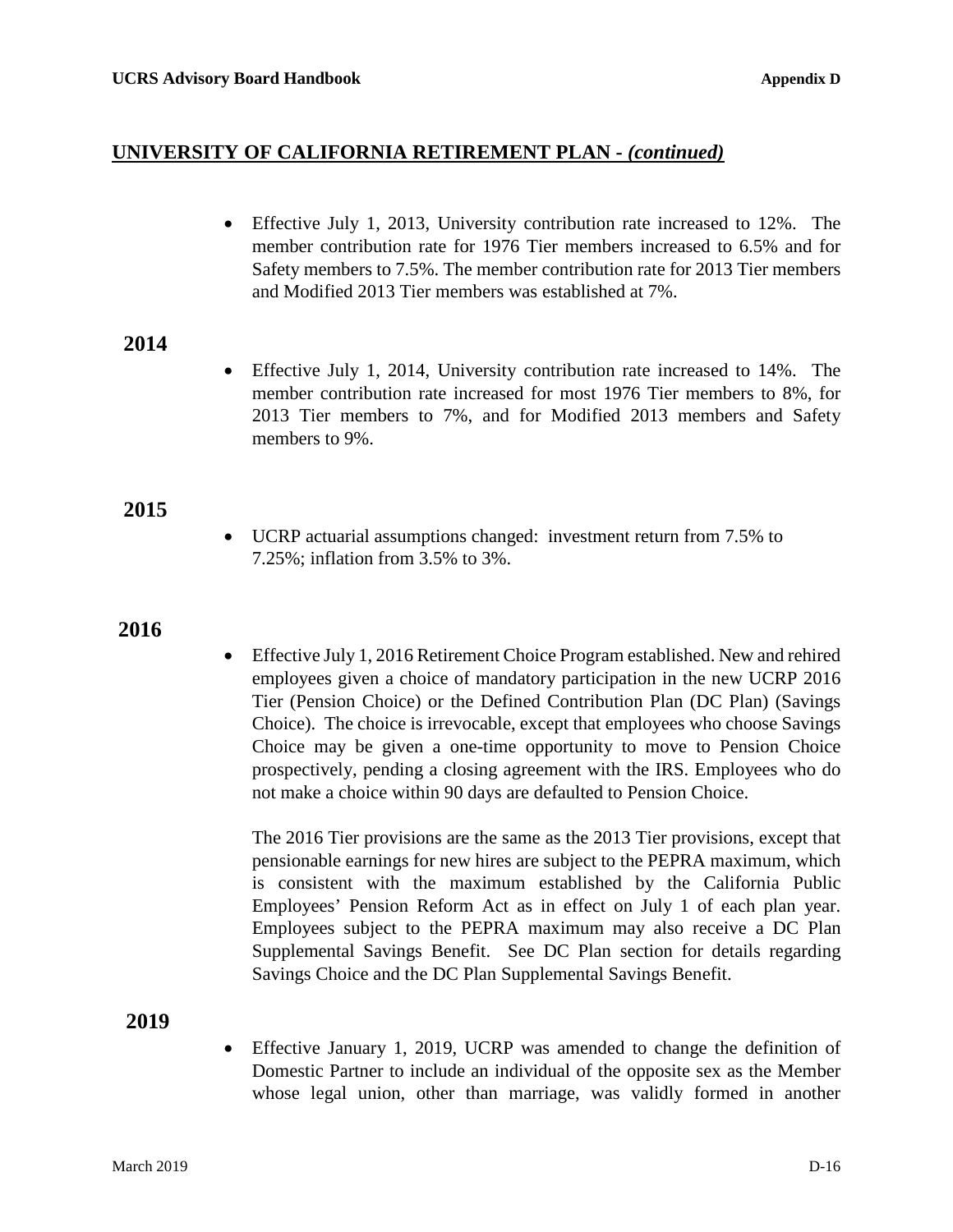jurisdiction and is substantially equivalent to a state-registered domestic partnership. (In 2005 the definition was amended to include an individual of the same sex as the Member whose legal union, other than marriage, was validly formed in another jurisdiction.)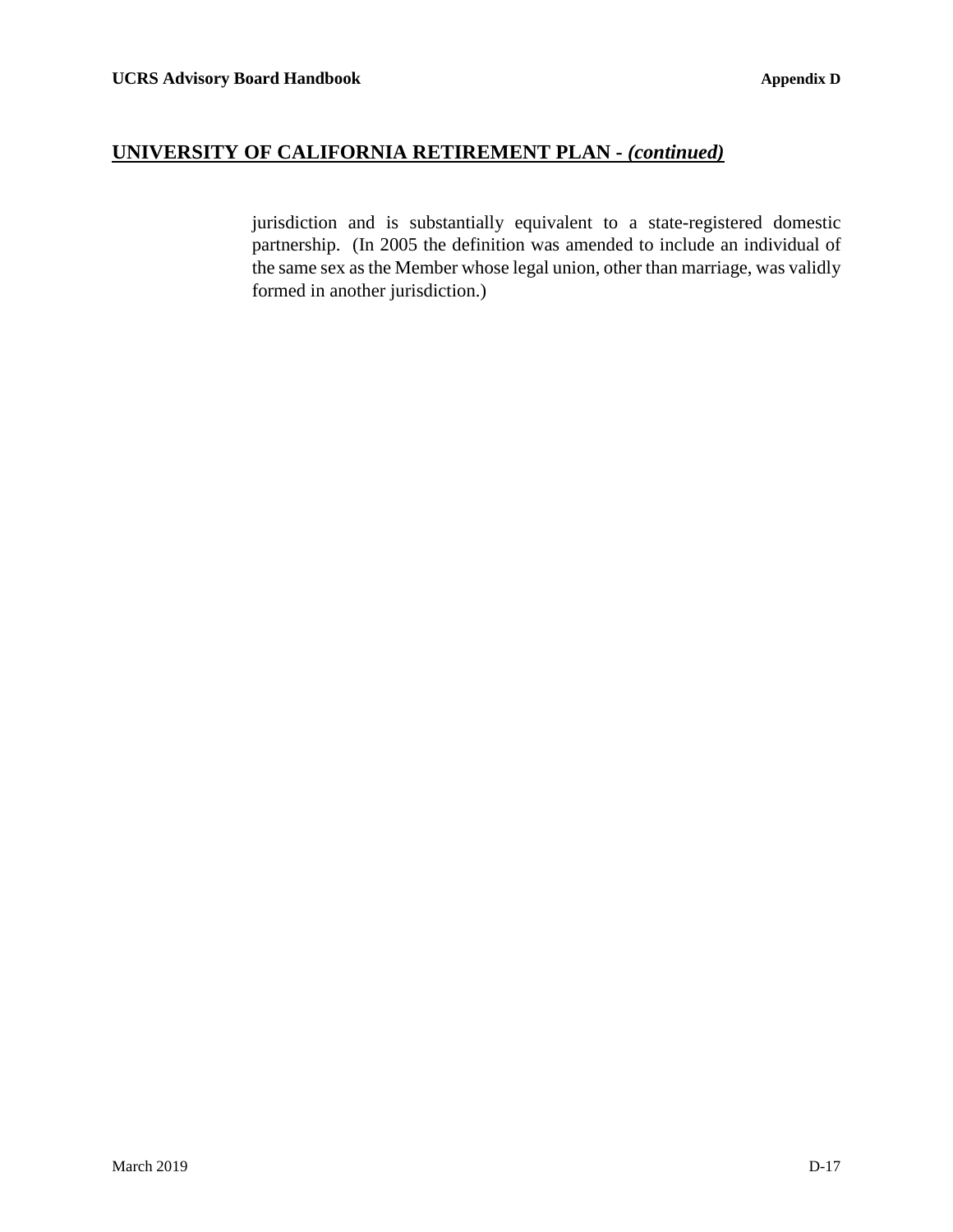| 1967 | The Supplemental Retirement Program within the University of California<br>Retirement System (UCRS) was established. The program enabled Participants to<br>invest after-tax contributions to two types of UC-managed annuity funds, fixed<br>and variable. Contributions to the Fixed Annuity Fund were invested with assets<br>of the University of California Retirement Plan (UCRP) and earned interest at a<br>fixed rate determined periodically by The Regents. Contributions to the Variable<br>Annuity Fund were invested primarily in common stock. |
|------|---------------------------------------------------------------------------------------------------------------------------------------------------------------------------------------------------------------------------------------------------------------------------------------------------------------------------------------------------------------------------------------------------------------------------------------------------------------------------------------------------------------------------------------------------------------|
| 1969 | The Tax-Deferred Annuity Plan under Internal Revenue Code section 403(b) was<br>added. Participants could invest pretax contributions to the same two annuity funds,<br>fixed and variable.                                                                                                                                                                                                                                                                                                                                                                   |
| 1978 | To comply with governing Internal Revenue Code provisions, the assets of the<br>Fixed Annuity Fund were removed from those of UCRP to be invested primarily<br>in insured bank deposits and short-term government securities. The Variable Bond<br>Fund was added. Fund transfers and withdrawal policies were relaxed.                                                                                                                                                                                                                                       |
| 1985 | Money Market and Insurance Company Contract Funds were added as additional<br>investment options.                                                                                                                                                                                                                                                                                                                                                                                                                                                             |
| 1986 | The 403(b)(7) Calvert Social Investment Fund Managed Growth Portfolio<br>investment option was made available to Tax-Deferred 403(b) Plan (403(b) Plan)<br>Participants.                                                                                                                                                                                                                                                                                                                                                                                      |
| 1987 | The $403(b)(7)$ investment options were expanded to include Fidelity Investments'<br>family of mutual funds. The 403(b) Plan Loan Program was added.                                                                                                                                                                                                                                                                                                                                                                                                          |
| 1989 | Separate plan documents were adopted, formally designating the plans the After-<br>Tax Contribution Plan and the 403(b) Plan                                                                                                                                                                                                                                                                                                                                                                                                                                  |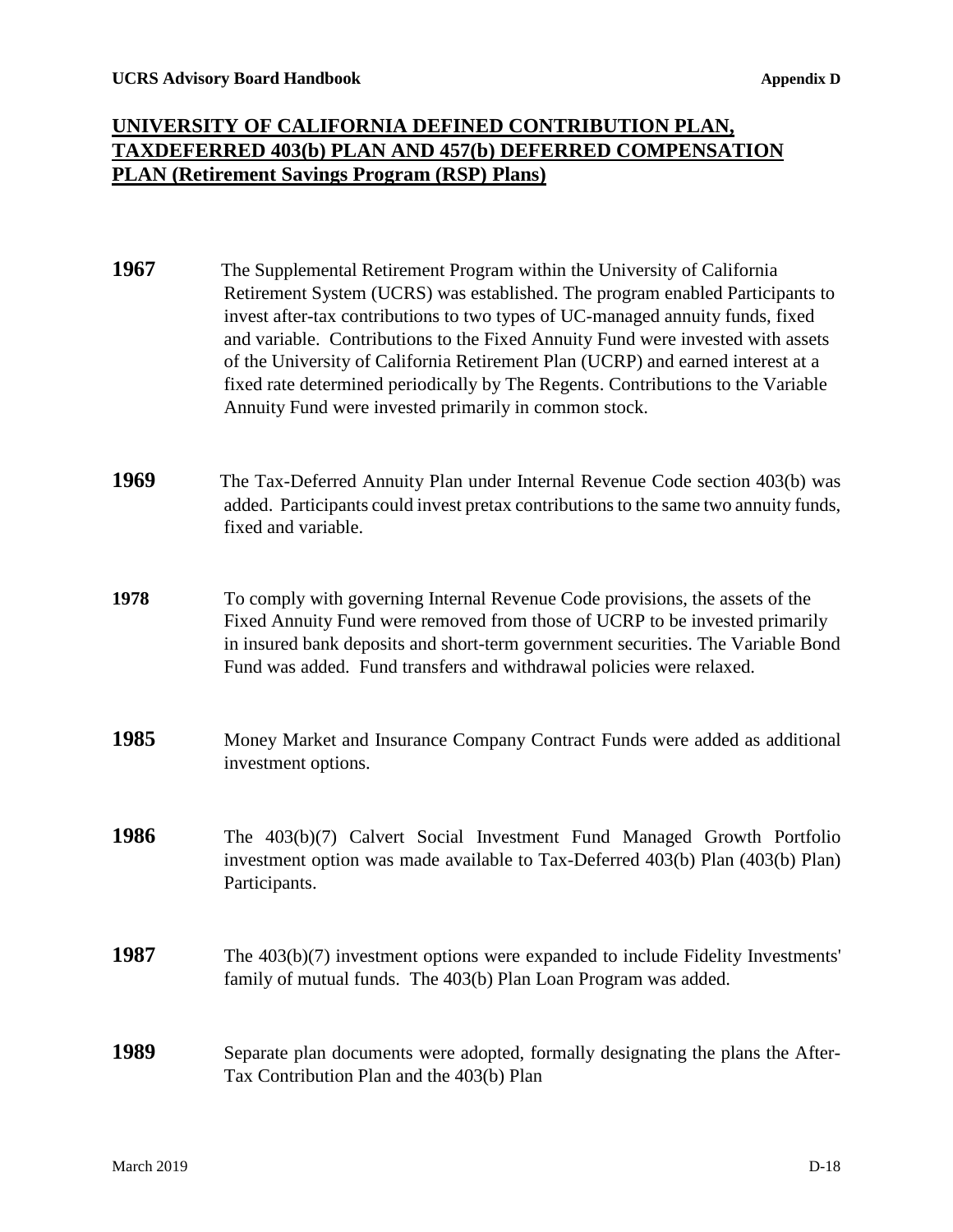- **1990** Monthly investment fund transfers and distributions were put in effect. Transfers among the UC-managed investment funds permitted via telephone with prior authorization. The After-Tax Plan was renamed the Defined Contribution Plan (DC Plan) and expanded to accept non-elective pretax UCRP Member Contributions. The Multi-Asset Fund was added as a sixth University managed investment fund option.
- **1991** DC Plan participation extended to UC and California State University employees not otherwise covered by a retirement system in lieu of paying the Old Age, Survivors and Disability Insurance portion of Social Security taxes.

### **1994**

- Investment options for the DC Plan were expanded to include Fidelity Investments' family of mutual funds.
- $\bullet$ Internal Revenue Code (IRC) §401(a)(17) \$150,000 dollar limit for annual earnings upon which Member contributions and benefits are based was adopted for the DC Plan. (For employees who became UCRP Members before July 1, 1994, the maximum annual earnings limit is \$235,840.)
- Payment option for Inactive Participants to elect monthly systematic withdrawal was put into effect.

- $\bullet$ Operational enforcement of IRC  $\S 401(a)(9)$  was approved for the Plans to pay default required minimum distributions for Participants who have attained age 70 and are no longer working for the University.
- Safe Harbor eligibility for DC Plan participation is expanded in lieu of Social Security taxes to include UC students working 51% time or more; student employees who do not carry a required minimum course load, regardless of work appointment; and certain resident aliens with F-1 and J-1 visa status.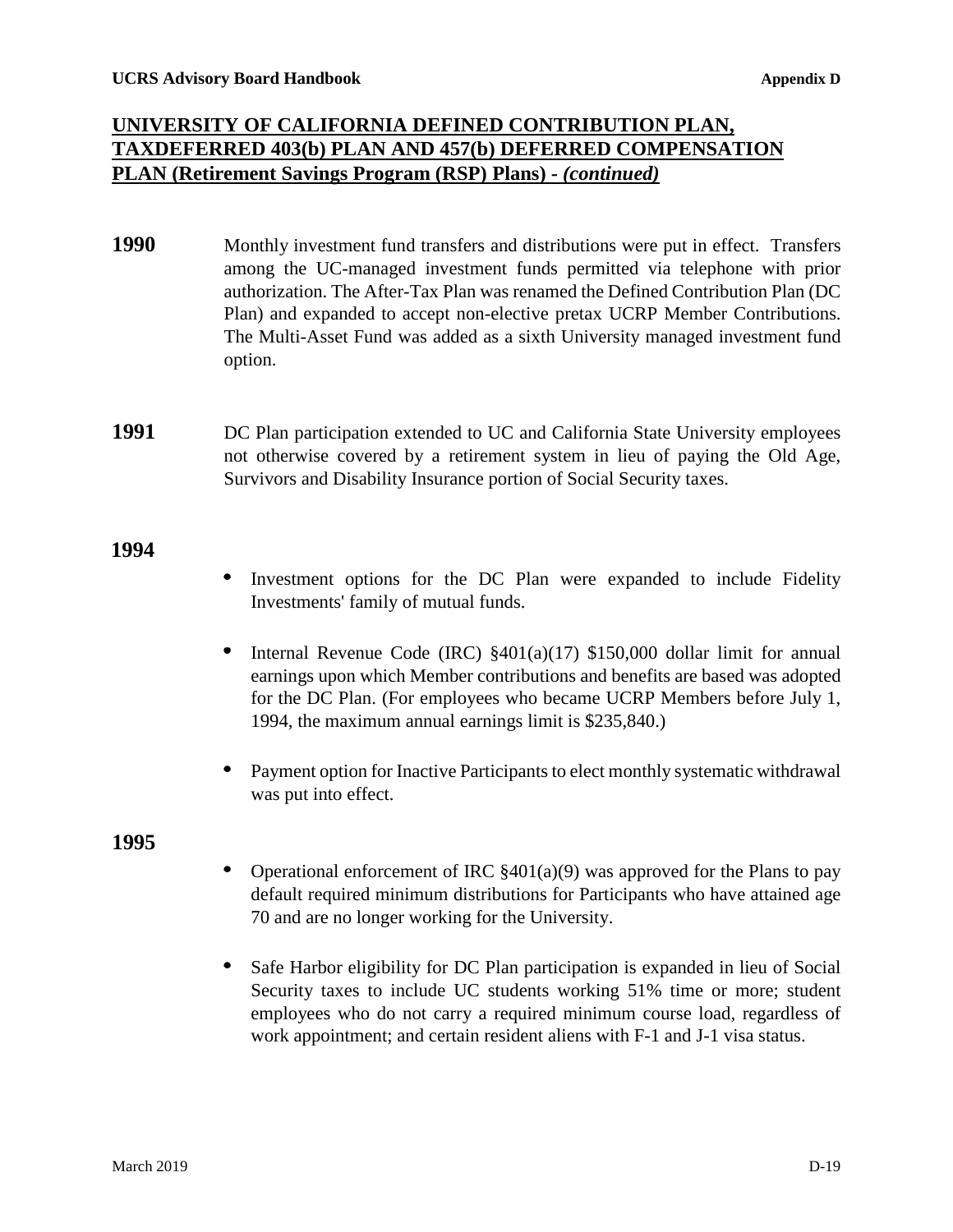Prohibition of UCRS Board membership by individuals who make UCRS policy, work in an office where UCRS policy is made, or provide legal advice to the Plans was approved, effective with terms beginning March 1, 1996 or later.

### **1996**

- $\bullet$ Expanded existing UCRS Board membership provisions to exclude from membership on the UCRS Board University employees who may have a potential conflict of interest in certain policy decisions. Also conforms language in the Plans to the general practice of allowing certain UCRS Board members who retire to serve the remainder of their terms.
- $\bullet$ In accordance with federal legislation, approved a provision to the 403(b) Plan to eliminate the rule that prohibited Participants from changing a salary reduction agreement more than once a year.

- Amended the 403(b) Plan to allow certain individuals the right, upon election, to transfer their existing loan balance and 403(b) fund balance from which the loan was funded to UCSF Stanford Health Care.
- Altered the procedures relative to the administration of the 403(b) Plan Loan Program as follows:
	- $\bullet$ Deducted the 403(b) Plan loan processing fee directly from loan proceeds.
	- $\bullet$ Reduced the loan incremental amount from \$100 to \$50.
	- Added clarifying language to the Plan document which will state that loan  $\bullet$ repayments may not be continued if an Active Participant separates from the University and elects a Lump sum Cashout from the University of California Retirement Pan (UCRP), as this is not considered a retirement option.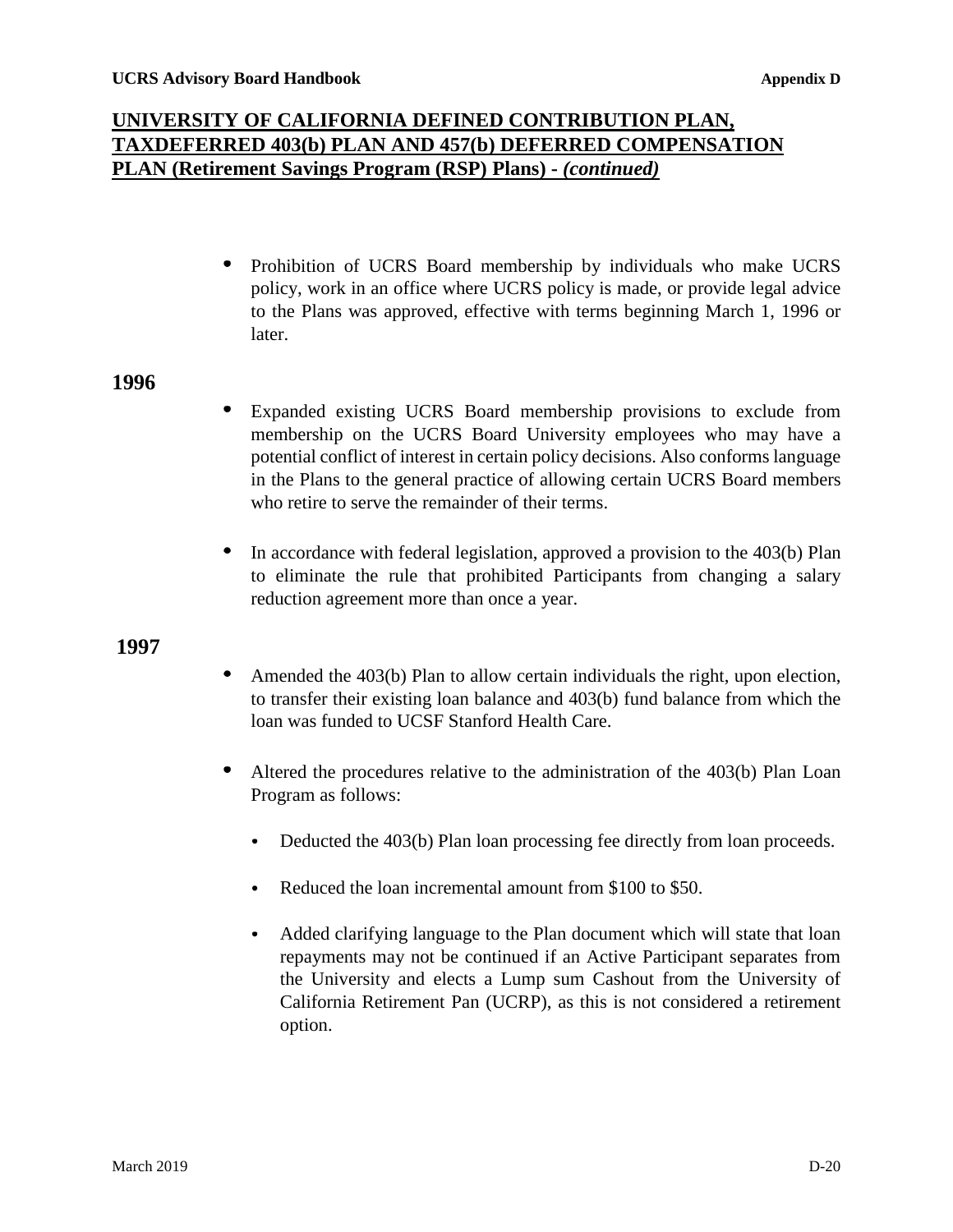Changed the name of the "non-refundable application fee" to "processing fee". Changed the name of the "administrative fee" to "servicing fee".

### **1998**

- Effective January 1, 1998, the existing DC Plan limit of 10% of gross University compensation was eliminated and the maximum annual After-Tax voluntary contributions of an Active Participant together with any annual additions as defined in IRC Section 415(c) shall not exceed the amount as defined in Section 415(c). Under the Section 415(c) limit, the maximum annual additions that can be contributed to a Participant's account is the lesser of \$30,000 or 25% of the Participant's compensation.
- $\bullet$ Effective January 1, 1998, extended the previous nine-month limitation period that a 403(b) Plan beneficiary has to elect a distribution option. The length of time that a beneficiary can leave monies on deposit will vary by their relationship to the decedent (spouse, non-spouse, etc.), whether minimum distributions have begun and the balance of their account. Minimum required distributions were allowed to be paid to the beneficiary(ies) of deceased Participants.

### **1999**

- The DC Plan and the 403(b) Plan were amended to expand the President's  $\bullet$ authority to make technical changes with the concurrence of the Chair of the Board of Regents effective January 1, 1999. Occasionally, technical changes are necessary to more accurately reflect certain operational procedures and to make certain Plan language more precise. These technical changes do not reflect any policy changes and are generally cost neutral.
- On May 11, 1999, the DC Plan was amended to clarify that cost of living increases can be applied to the annual Section  $401(a)(17)$  Compensation Limit as specified in the Internal Revenue Code. This change applied only to those employees who became Active Members of UCRP prior to July 1, 1994.

### **2000**

Effective January 1, 2000, the 403(b) Plan was amended to accommodate provisions in the Internal Revenue Code (IRC) for conformance with the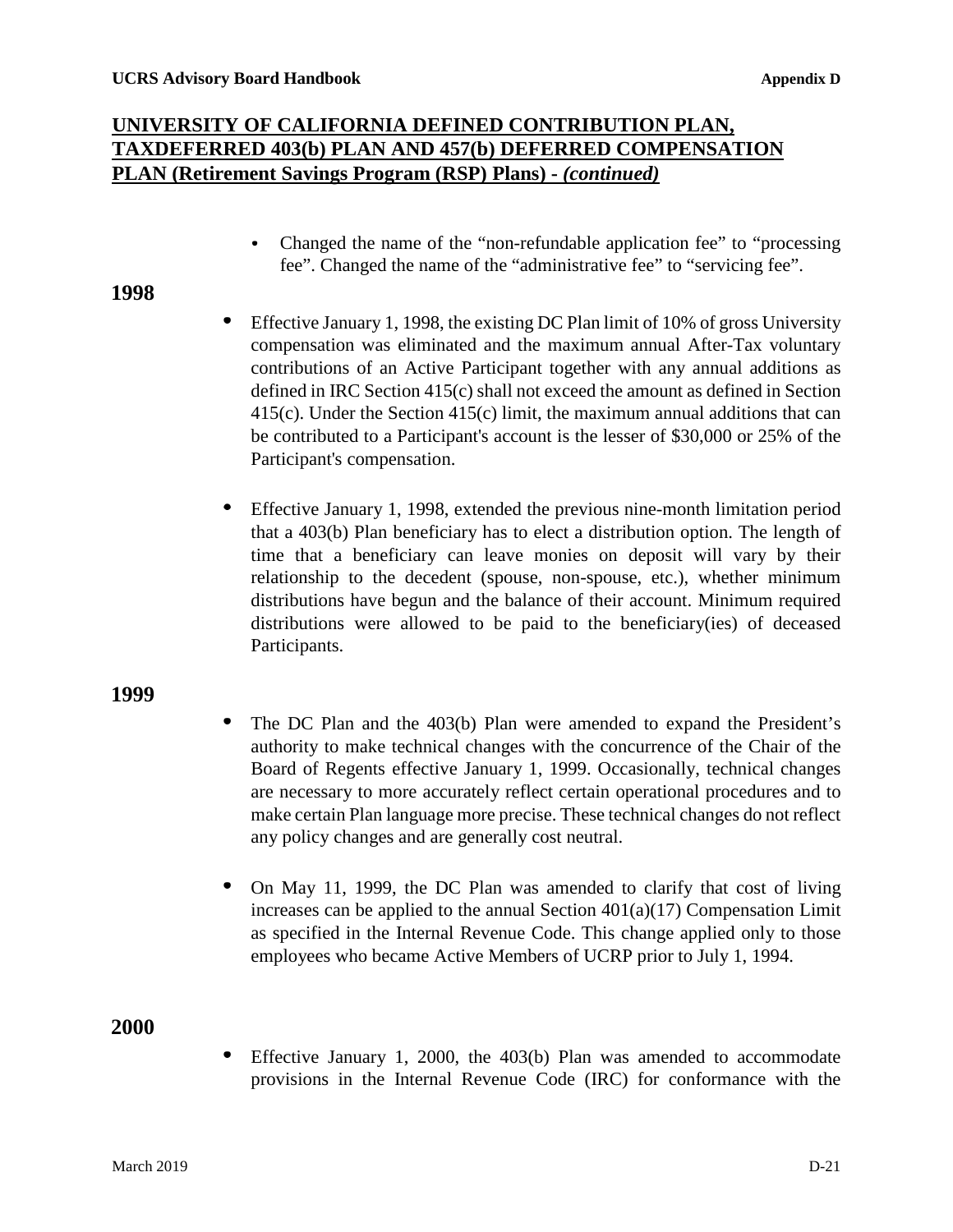Internal Revenue Service Restructuring and Reform Act of 1998 (HR 2676) that altered the tax treatment and rollover eligibility of hardship distributions, on or after January 1, 2000. Also allowed for future legislative changes to the definition of an Eligible Rollover Distribution. Reference to the Plan Regulations was made to incorporate listed distributions that do not qualify as an Eligible Rollover Distribution.

- Effective January 1, 2000, the DC Plan and the 403(b) Plan were amended to accommodate provisions in the IRC for conformance with 38 U.S.C. §§43004333, as amended by the Uniformed Services Employment and Reemployment Rights Act (USERRA). Allowed an employee who has been on military leave and returns to employment with the University the ability to "make up" elective deferrals missed during the period of military leave. The period in which an employee may make up these contributions is the lesser of five years or three times the period of the military leave. For the 403(b) Plan, this amendment also allowed an employee to suspend loan repayment for the period of the military leave provided specified conditions are met.
- Effective March 2000, a new asset allocation strategy was adopted to maximize Equity and Bond Fund returns within acceptable risk parameters. For holdings in the Equity Fund, increases the percentage of assets allocated to investments in private equities and non-US equities and invests certain percentages in broadly diversified US equity and non-US equity index funds. For fixed income investments in the Bond Fund, reduces the overall maturity of the bonds in the portfolio and limits the percentage of fixed income assets that can be invested in lower quality bonds and foreign bonds.

Additionally, changed the benchmarks (the representative financial market indices against which fund performance is measured) from the S&P 500 to the Russell 3000 (for the Equity Fund) and from the Lehman Long-Term Government/Credit Index to the Lehman Aggregate Bond Index (for the Bond Fund).

#### **2001**

 $\bullet$ Effective for Participant deaths January 1, 2001 and after, all eligible 403(b) Plan Beneficiaries are allowed to elect to leave monies on deposit with the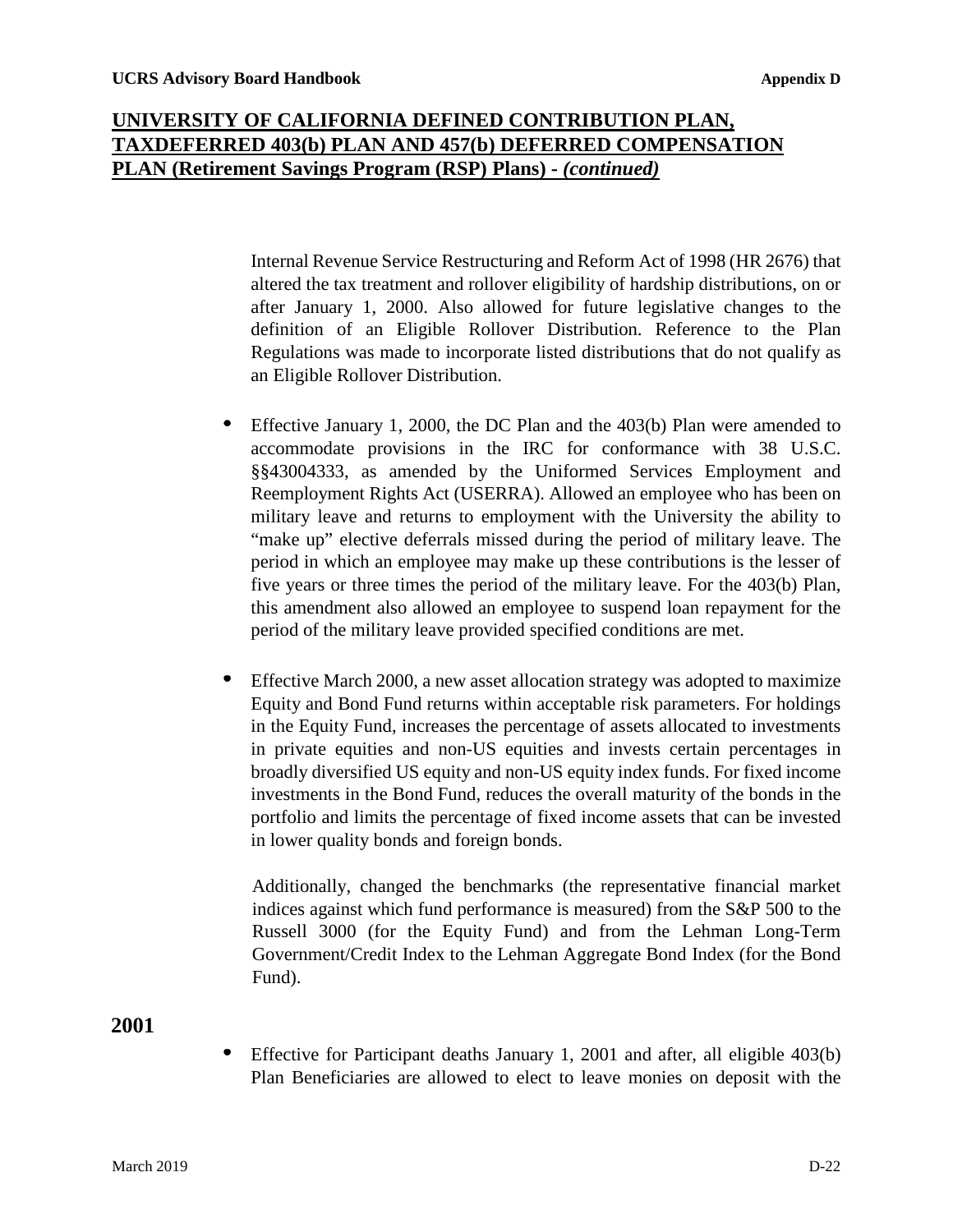403(b) Plan indefinitely, subject to annual Minimum Required Distributions as required.

- $\bullet$ Effective July 1, 2001, the DC Plan is amended to provide for contributions on academic appointee summer salary. To be eligible for the contributions, academic appointees must be Active Members of UCRP (or a defined benefit plan to which UC contributes) with academic year appointments who earn additional compensation for summer teaching, summer research or summer administrative service which is not covered compensation for UCRP (or a defined benefit plan to which UC contributes). All eligible academic appointments are required to participate. Payments from University extension are excluded. The total contribution rate is 7% of eligible summer salary, based on an employee pretax contribution of 3.5% and an employer pretax contribution of 3.5%. The employer contribution will be attributed to the same funding source that provides the academic appointee's summer salary.
- Effective September 1, 2001, investment options with The Calvert Group were expanded to include all Calvert Group socially responsible funds.
- $\bullet$ Effective January 1, 2002, the DC Plan was amended to accommodate the following provisions of the Economic Growth and Tax Relief Reconciliation Act of 2001 (EGTRRA): rollover options for distributions from the DC Plan were expanded; rollovers were permitted into the DC Plan from 403(b) and governmental  $457(b)$  plans, in addition to  $401(a)$  and  $401(k)$  plans previously allowed; IRC Section 415(c), which limits the amount of After-Tax voluntary contributions of an Active Participant to the DC Plan together with any annual additions, was increased to the lesser of \$40,000 or 100% of the Participant's compensation.
- $\bullet$ Effective January 1, 2002, the 403(b) Plan was amended to accommodate the following EGTRRA provisions: rollover options for distributions from the 403(b) Plan were expanded, rollovers were permitted into the 403(b) Plan from  $401(a)$ ,  $401(k)$ , and governmental  $457(b)$  plans, in addition to  $403(b)$  plans previously allowed; the limit on Participant contributions was increased to \$11,000 and an additional Catch-Up provision was added for Participants age 50 and older; the Maximum Exclusion Allowance and Special Elections A, B, and C were eliminated.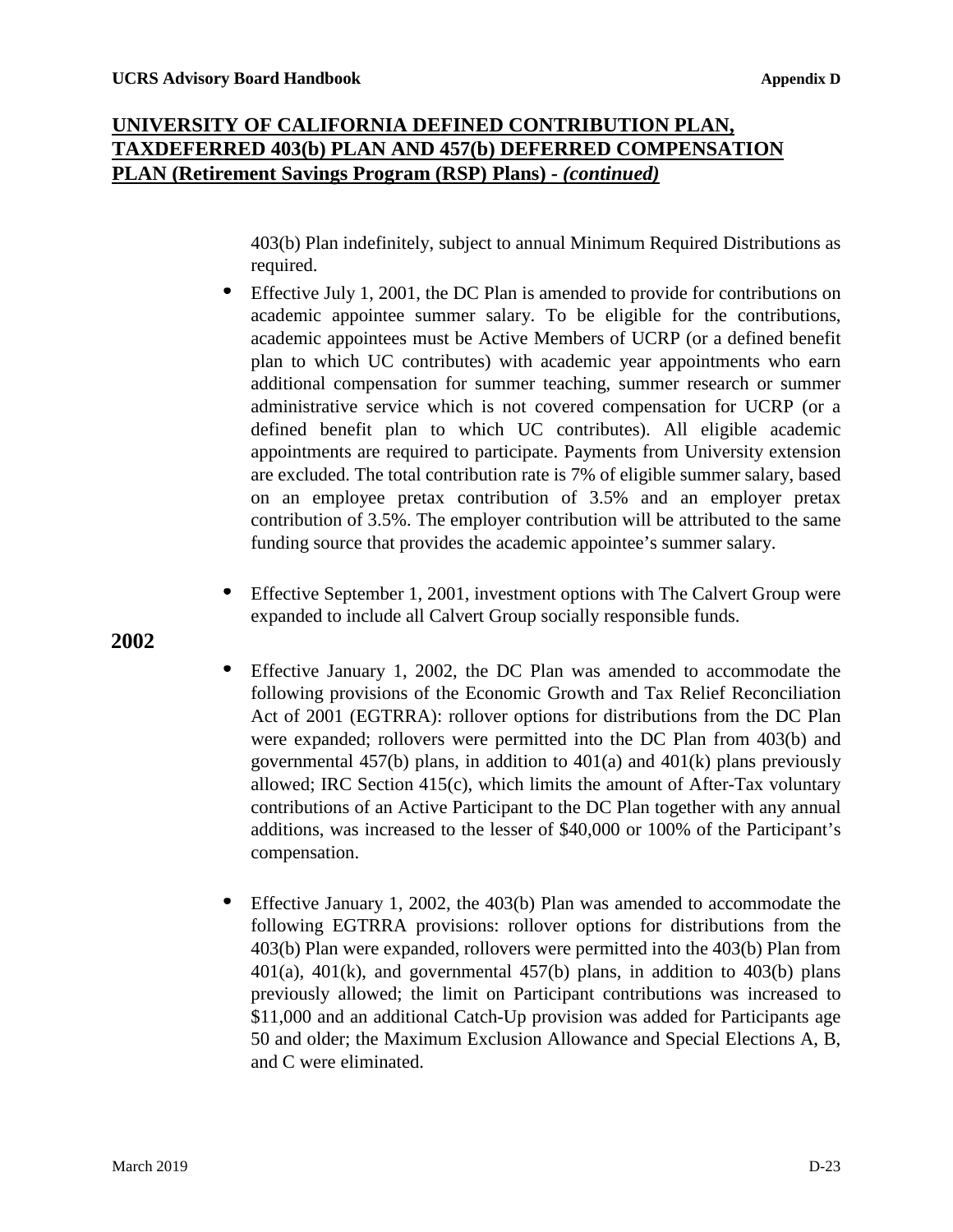Effective July 1, 2002, the DC Plan was amended for the increase in the IRC Section  $401(a)(17)$  Compensation Limit for annual earnings upon which Member contributions and benefits are based to \$200,000 for those employees who became UCRP Members on or after July 1, 1994. (For employees who became UCRP Members before July 1, 1994, the maximum annual earnings limit is \$295,000).

- $\bullet$ Effective January 1, 2002, the DC Plan was amended to accommodate the following provisions of the Economic Growth and Tax Relief Reconciliation Act of 2001 (EGTRRA): rollover options for distributions from the DC Plan were expanded; rollovers were permitted into the DC Plan from 403(b) and governmental  $457(b)$  plans, in addition to  $401(a)$  and  $401(k)$  plans previously allowed; IRC Section  $415(c)$ , which limits the amount of After-Tax voluntary contributions of an Active Participant to the DC Plan together with any annual additions, was increased to the lesser of \$40,000 or 100% of the Participant's compensation.
- Effective January 1, 2002, the 403(b) Plan was amended to accommodate the following EGTRRA provisions: rollover options for distributions from the 403(b) Plan were expanded, rollovers were permitted into the 403(b) Plan from  $401(a)$ ,  $401(k)$ , and governmental  $457(b)$  plans, in addition to  $403(b)$  plans previously allowed; the limit on Participant contributions was increased to \$11,000 and an additional Catch-Up provision was added for Participants age 50 and older; the Maximum Exclusion Allowance and Special Elections A, B, and C were eliminated.
- Effective July 1, 2002, the DC Plan was amended for the increase in the IRC Section  $401(a)(17)$  Compensation Limit for annual earnings upon which Member contributions and benefits are based to \$200,000 for those employees who became UCRP Members on or after July 1, 1994. (For employees who became UCRP Members before July 1, 1994, the maximum annual earnings limit is \$295,000).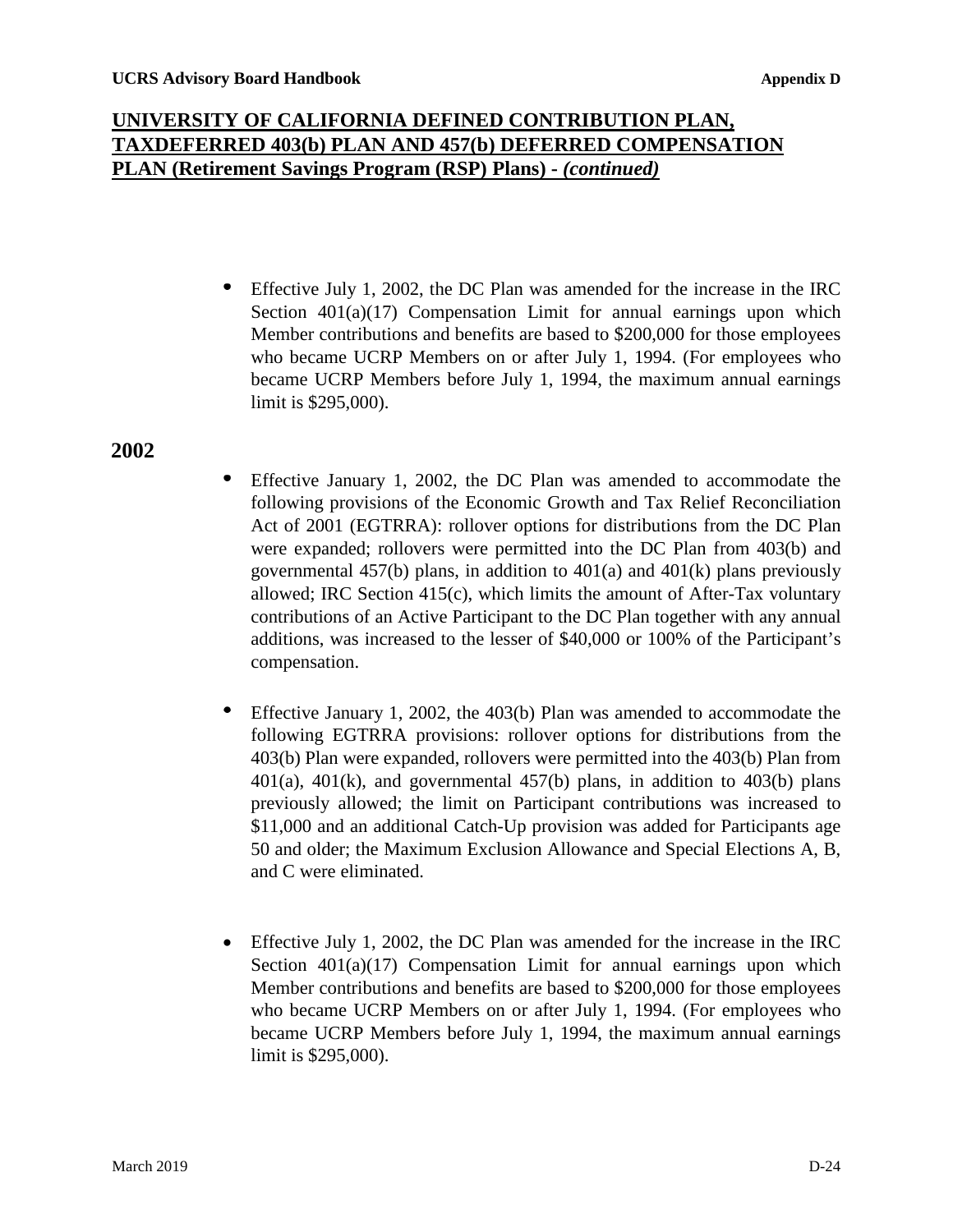### **2003**

Effective July 1, 2003, the DC Plan and 403(b) Plan were amended to add Domestic Partner to the default line of succession in the definition of Beneficiary and to align the 403(b) Plan and DC Plan with UCRP.

### **2004**

- Effective April 1, 2004, the DC Plan and 403(b) Plan were amended to:
	- $\bullet$ Revise the Multi-Asset Fund's asset allocation and rebalancing policy, and change the fund name to the Balanced Growth Fund
	- Add a Treasury Inflation Protected (TIPS) Fund,
	- Merge the Money Market Fund into the Savings Fund

- Effective January 1, 2005, the 403(b) Plan, the DC Plan and the 457(b) Plan were amended to permit compliance with a court order assigning plan benefits issued in connection with a termination of a domestic partnership to the extent required by California law.
- $\bullet$ Effective January 1, 2005, the 403(b) Plan, DC Plan and 457(b) Plan's definition of Domestic Partner was changed to include an individual of the same sex as the Member whose legal union, other than marriage, was validly formed in another jurisdiction and is substantially equivalent to a state-registered domestic partnership.
- Effective July 1, 2005, the 403(b) Plan, DC Plan and 457(b) Plan were amended to clarify fiduciary oversight structures and processes, reflect a new investment structure for participants, including a new core funds menu, and update and expand participant services through a new record keeping platform. Expanded services include daily valuation of UC funds and a new fee structure for 403(b) Plan loans.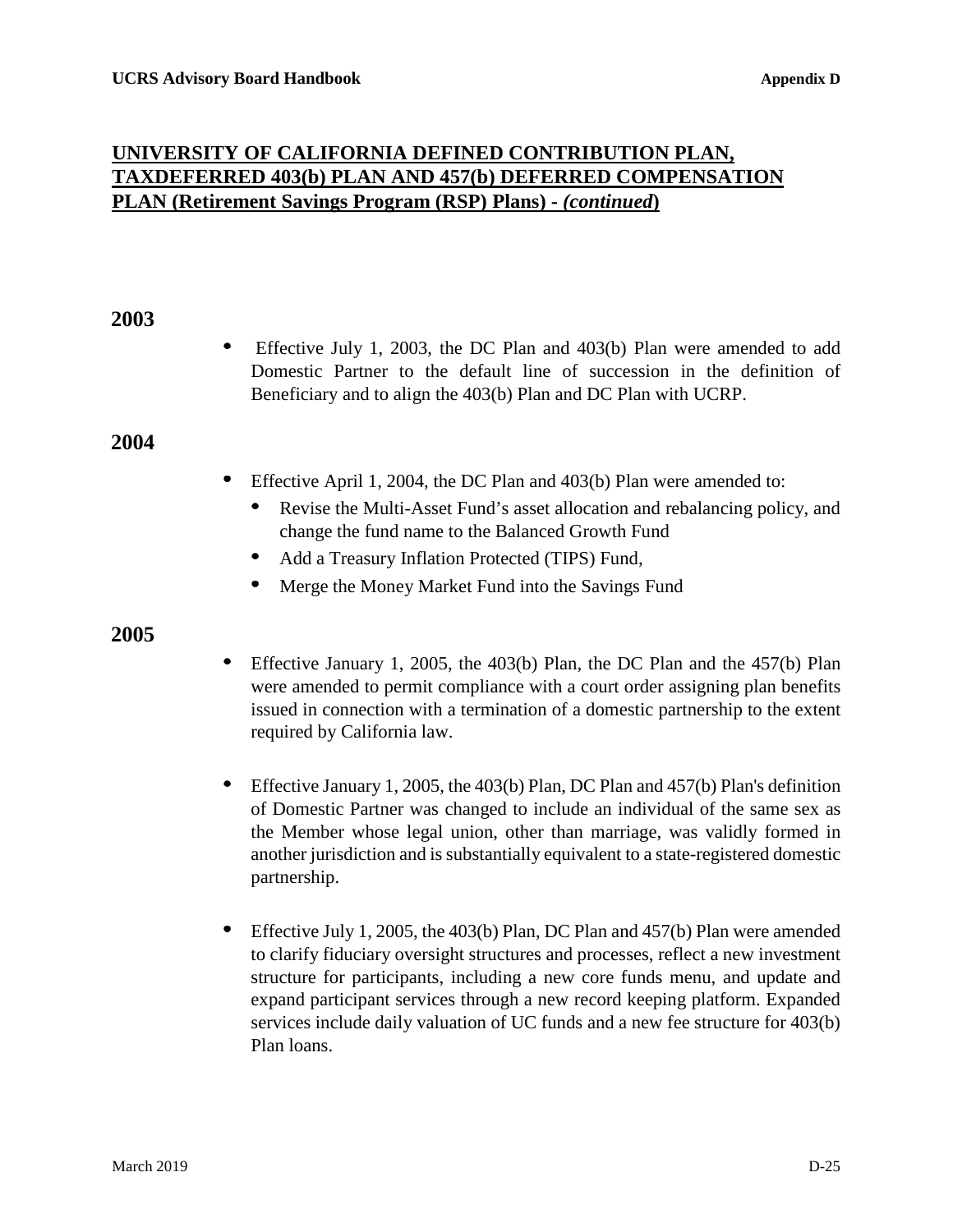- $\bullet$ Effective July 1, 2005, the 403(b) Plan and DC Plan were amended to facilitate the required distribution of Plan accounts of former UC employees with a balance less than \$2,000, and to establish residual accounts and a forfeiture/reinstatement account for unclaimed Plan accounts of missing participants.
- $\bullet$ Effective December 1, 2005, the 403(b) Plan, DC Plan and 457(b) Plan were amended to redirect specified University contributions on behalf of certain Senior Management Group employees. The benefits accrued under these plans that are attributable to the employer contributions, are equivalent to, and in lieu of, the benefit that would have been provided under the terms of the former Senior Management Severance Pay Plan.

- Effective for rollovers after December 31, 2006, rollover distribution provisions were expanded as provided for in the Pension Protection Act of 2006:
	- The 403(b) Plan, DC Plan, and 457(b) Plan were amended to allow non- $\bullet$ spouse beneficiaries to roll over eligible distributions from these plans to eligible IRAs. Previously, only spousal beneficiaries had this option.
	- $\bullet$ The DC Plan was amended to accept after-tax rollover amounts from IRC Section 403(b) plans in addition to the after-tax rollovers currently accepted from Section 401(a) and 401(k) plans. The 403(b) Plan was amended to accept rollovers of after-tax amounts from Section 401(a) and 401(k) plans in addition to the after-tax rollovers currently accepted from other Section 403(b) plans.
- Effective January 18, 2007, the 403(b) Plan, DC Plan, and 457(b) Plan were amended to conform and clarify the authority of the Plan Administrator to adopt plan amendments to comply with mandatory changes in California law consistent with the Plan Administrator's current authority to adopt amendments to comply with changes in Federal law.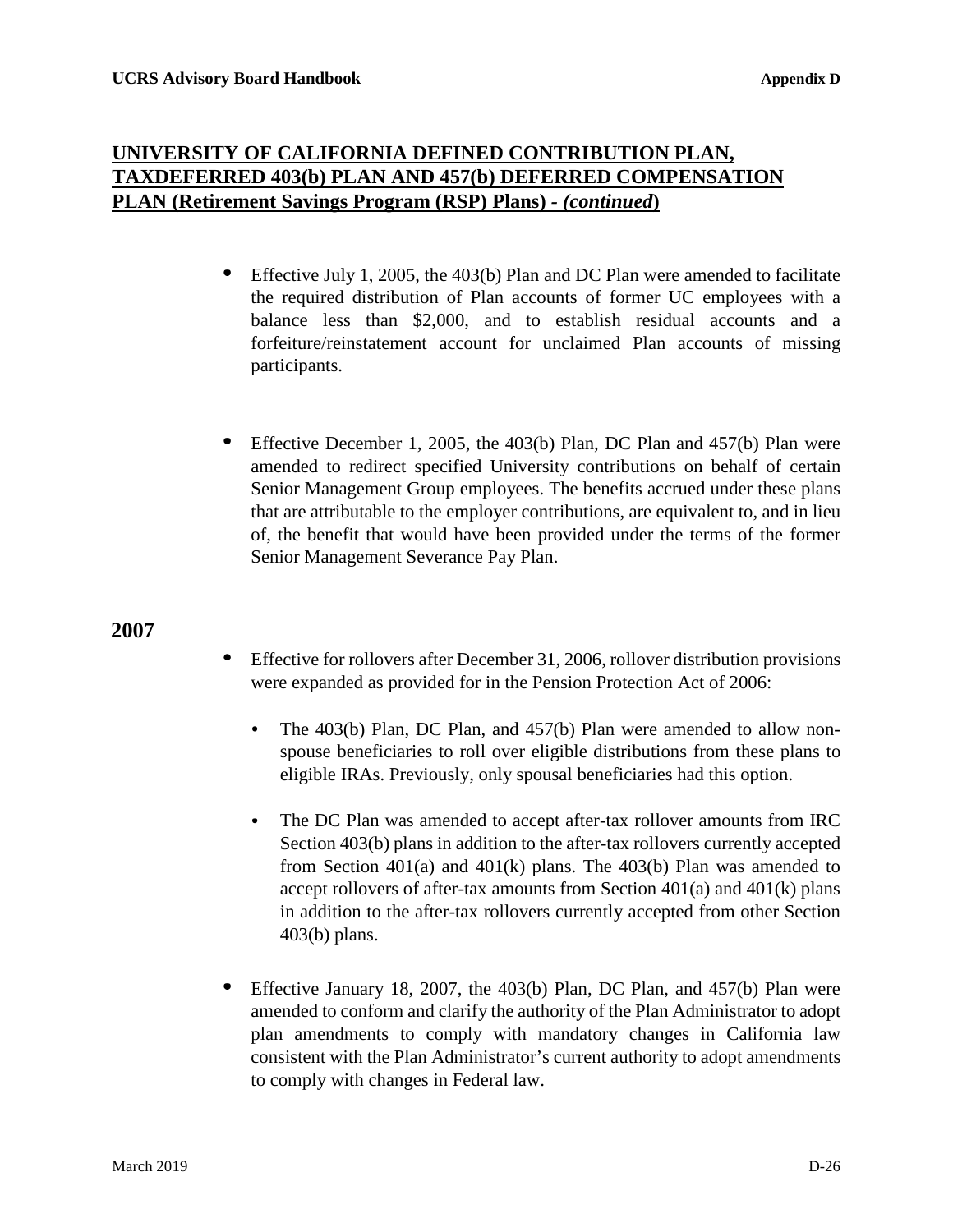### **2008**

- Effective for rollovers after December 31, 2007, rollovers of eligible distributions from the 403(b) Plan, DC Plan, and 457(b) Plan to Roth IRAs are allowed, as provided for by the Pension Protection Act of 2006.
- $\bullet$ Effective October 23, 2008, the DC Plan and 403(b) Plan were amended to authorize the transfer of balances of \$1,000 or more maintained in the DC Plan or 403(b) Plan on behalf of Participants, who separated from service prior to July 1, 2005 and have failed to provide distribution directions, to an IRA custodian where they will be maintained on behalf of the affected Participants.

## **2009**

Effective May 1, 2009, the DC Plan, 403(b) Plan and 457(b) Plan were amended to allow active UCRP Members to take advantage of recent Internal Revenue Code (IRC) changes that provide for more payment alternatives for UCRP Service Credit buybacks and redeposits than previously allowed.

### **2010**

Effective with May 2010 earnings, the DC Plan was amended to terminate the redirection of UCRP member contributions to the Plan, subject to collective bargaining for represented employees.

#### **2013**

**●** RSP investment fund menu streamlined to focus on funds with lower expenses. Only UC Core Funds and selected institutionally priced mutual funds available on main menu. Non-institutional share class funds remain available only through a Fidelity BrokerageLink account.

### **2014**

The "default" fund for participants who do not make an investment election is changed from UC Savings Fund to the UC Pathway Funds, based on the date participant turns age 65.

#### **2015**

**●** Investment options streamlined to a single core funds menu consisting of 16